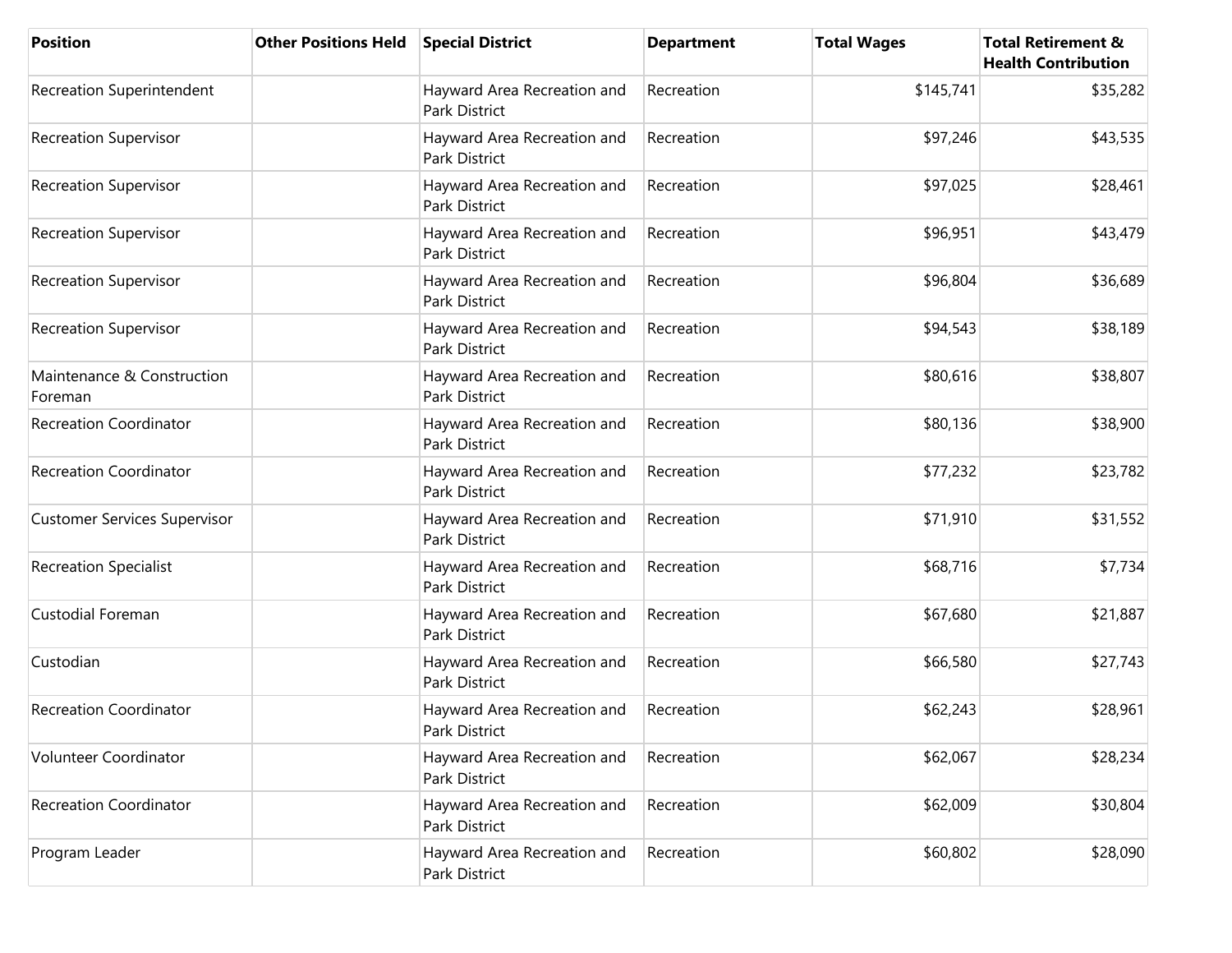| <b>Recreation Coordinator</b>              | Hayward Area Recreation and<br>Park District        | Recreation | \$58,942 | \$18,789 |
|--------------------------------------------|-----------------------------------------------------|------------|----------|----------|
| <b>Recreation Coordinator</b>              | Hayward Area Recreation and<br><b>Park District</b> | Recreation | \$58,861 | \$28,848 |
| <b>Recreation Coordinator</b>              | Hayward Area Recreation and<br>Park District        | Recreation | \$58,698 | \$20,541 |
| Program Leader                             | Hayward Area Recreation and<br>Park District        | Recreation | \$58,305 | \$19,952 |
| Clerk III                                  | Hayward Area Recreation and<br>Park District        | Recreation | \$57,181 | \$35,074 |
| Custodian                                  | Hayward Area Recreation and<br>Park District        | Recreation | \$56,598 | \$34,300 |
| Program Leader                             | Hayward Area Recreation and<br><b>Park District</b> | Recreation | \$55,337 | \$34,470 |
| <b>Recreation Coordinator</b>              | Hayward Area Recreation and<br>Park District        | Recreation | \$54,854 | \$19,778 |
| Custodian                                  | Hayward Area Recreation and<br><b>Park District</b> | Recreation | \$54,800 | \$17,467 |
| Clerk II                                   | Hayward Area Recreation and<br>Park District        | Recreation | \$53,448 | \$34,472 |
| Custodian                                  | Hayward Area Recreation and<br>Park District        | Recreation | \$52,091 | \$17,463 |
| Maintenance & Construction<br>Technician I | Hayward Area Recreation and<br>Park District        | Recreation | \$50,597 | \$18,218 |
| <b>Recreation Coordinator</b>              | Hayward Area Recreation and<br>Park District        | Recreation | \$46,836 | \$16,375 |
| Custodian                                  | Hayward Area Recreation and<br>Park District        | Recreation | \$44,908 | \$29,054 |
| <b>Recreation Specialist</b>               | Hayward Area Recreation and<br>Park District        | Recreation | \$44,781 | \$4,003  |
| Clerk II                                   | Hayward Area Recreation and<br>Park District        | Recreation | \$44,322 | \$31,896 |
| Program Leader                             | Hayward Area Recreation and<br>Park District        | Recreation | \$43,405 | \$31,950 |
| Custodian                                  | Hayward Area Recreation and<br>Park District        | Recreation | \$42,921 | \$30,726 |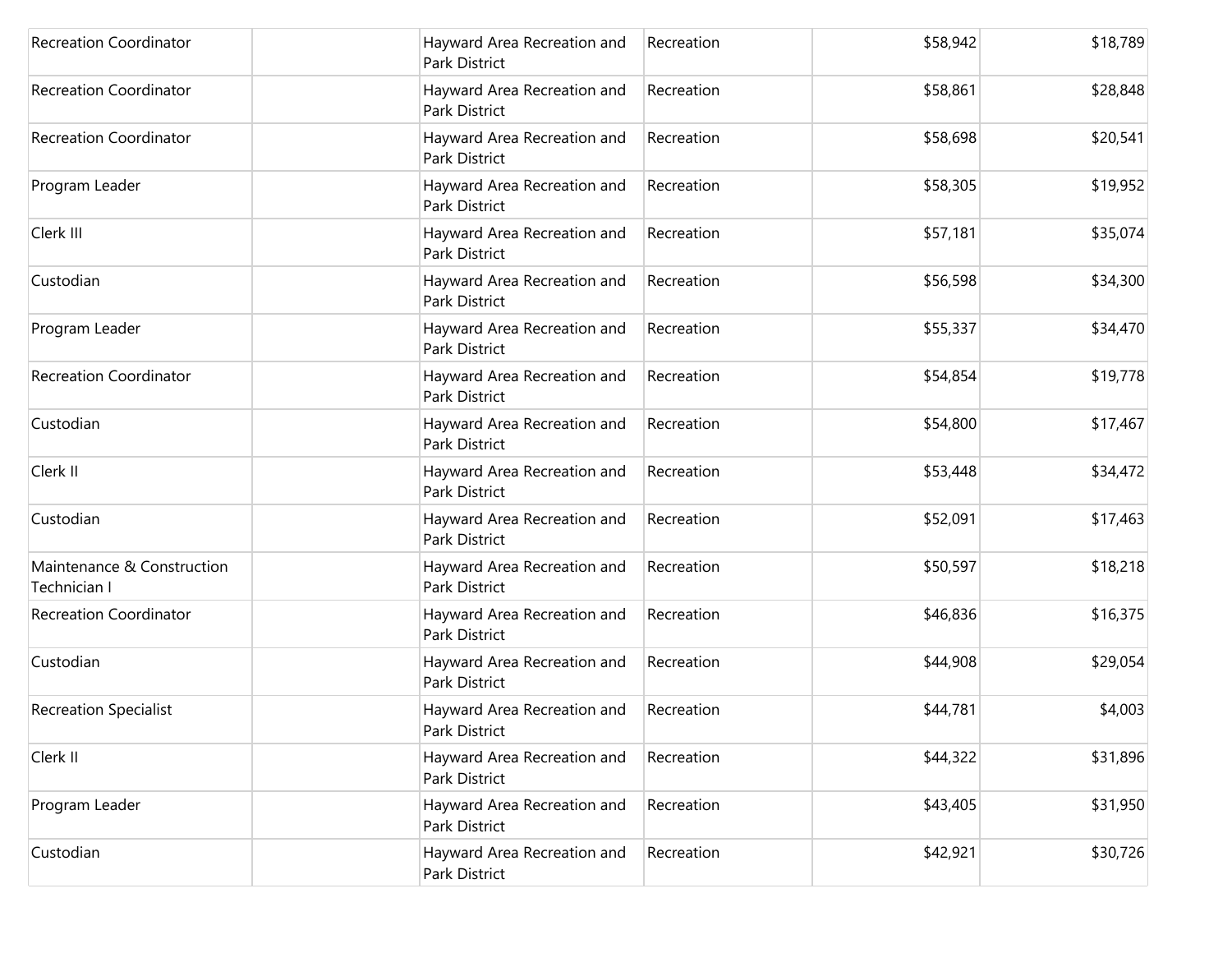| Program Leader                   | Hayward Area Recreation and<br>Park District | Recreation | \$42,182 | \$25,508 |
|----------------------------------|----------------------------------------------|------------|----------|----------|
| <b>Recreation Specialist</b>     | Hayward Area Recreation and<br>Park District | Recreation | \$42,168 | \$8,372  |
| Instructor                       | Hayward Area Recreation and<br>Park District | Recreation | \$41,357 | \$0      |
| <b>Recreation Specialist</b>     | Hayward Area Recreation and<br>Park District | Recreation | \$41,239 | \$7,638  |
| Program Leader                   | Hayward Area Recreation and<br>Park District | Recreation | \$40,602 | \$16,648 |
| Pool Manager                     | Hayward Area Recreation and<br>Park District | Recreation | \$39,841 | \$28,366 |
| Custodial Supervisor             | Hayward Area Recreation and<br>Park District | Recreation | \$38,769 | \$25,209 |
| Pool Maintenance Worker          | Hayward Area Recreation and<br>Park District | Recreation | \$38,603 | \$0      |
| Pre-K Instructor                 | Hayward Area Recreation and<br>Park District | Recreation | \$38,131 | \$0      |
| <b>Recreation Specialist</b>     | Hayward Area Recreation and<br>Park District | Recreation | \$36,746 | \$3,702  |
| <b>Recreation Specialist</b>     | Hayward Area Recreation and<br>Park District | Recreation | \$35,492 | \$19,688 |
| <b>Theater Artistic Director</b> | Hayward Area Recreation and<br>Park District | Recreation | \$34,600 | \$0      |
| <b>Recreation Specialist</b>     | Hayward Area Recreation and<br>Park District | Recreation | \$33,255 | \$23,100 |
| <b>Recreation Specialist</b>     | Hayward Area Recreation and<br>Park District | Recreation | \$33,233 | \$5,289  |
| <b>Recreation Specialist</b>     | Hayward Area Recreation and<br>Park District | Recreation | \$32,530 | \$8,372  |
| <b>Recreation Specialist</b>     | Hayward Area Recreation and<br>Park District | Recreation | \$32,063 | \$600    |
| <b>Recreation Specialist</b>     | Hayward Area Recreation and<br>Park District | Recreation | \$31,961 | \$10,994 |
| <b>Recreation Specialist</b>     | Hayward Area Recreation and<br>Park District | Recreation | \$30,350 | \$0      |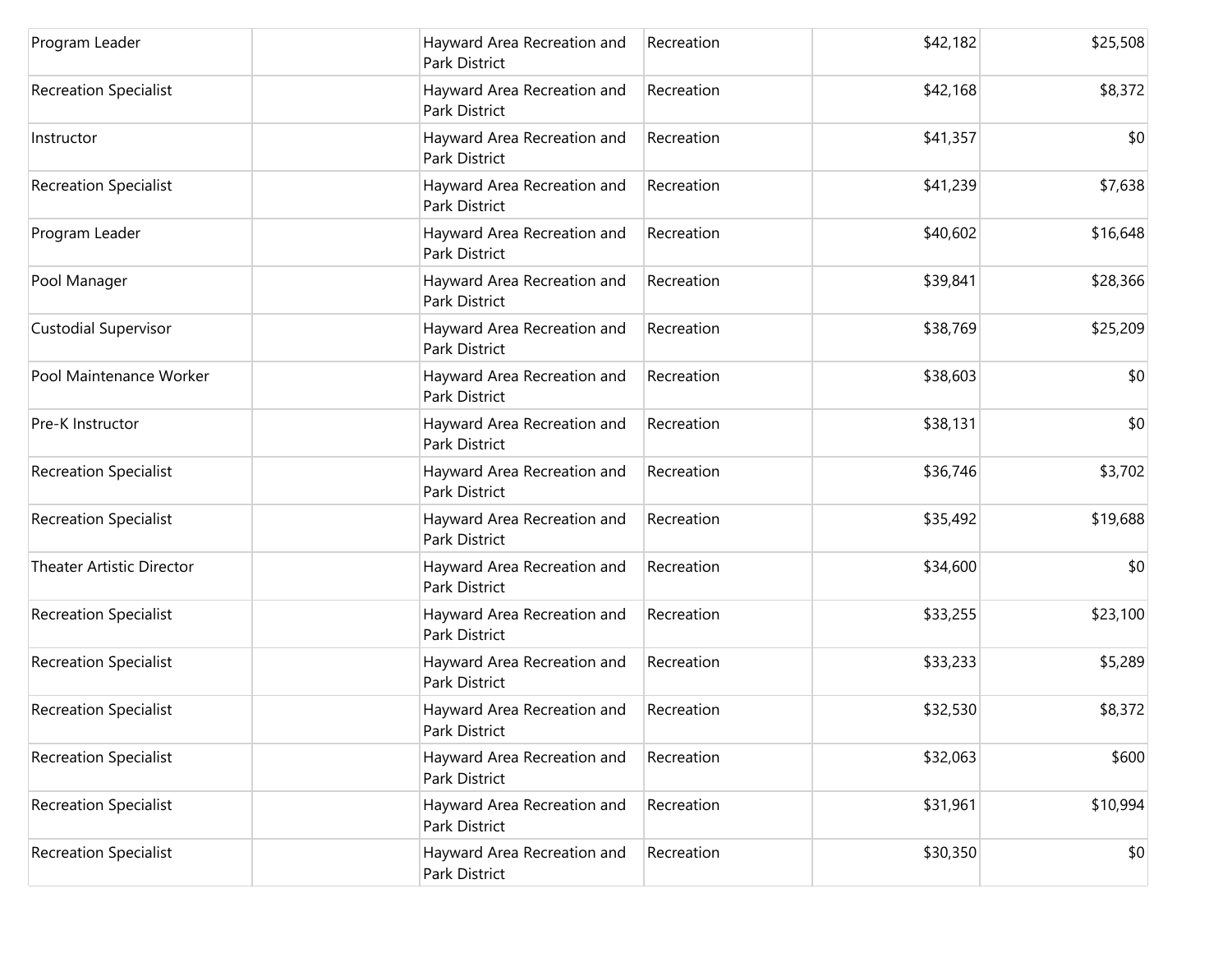| <b>Recreation Specialist</b> | Hayward Area Recreation and<br>Park District | Recreation | \$30,204 | \$23,263 |
|------------------------------|----------------------------------------------|------------|----------|----------|
| Pre-K Instructor             | Hayward Area Recreation and<br>Park District | Recreation | \$29,998 | \$11,003 |
| <b>Recreation Specialist</b> | Hayward Area Recreation and<br>Park District | Recreation | \$29,918 | \$0      |
| <b>Recreation Specialist</b> | Hayward Area Recreation and<br>Park District | Recreation | \$29,530 | \$7,061  |
| <b>Recreation Supervisor</b> | Hayward Area Recreation and<br>Park District | Recreation | \$29,268 | \$8,080  |
| Hourly Custodian             | Hayward Area Recreation and<br>Park District | Recreation | \$29,214 | \$7,128  |
| <b>Recreation Specialist</b> | Hayward Area Recreation and<br>Park District | Recreation | \$28,861 | \$429    |
| <b>Recreation Specialist</b> | Hayward Area Recreation and<br>Park District | Recreation | \$28,346 | \$0      |
| <b>Recreation Specialist</b> | Hayward Area Recreation and<br>Park District | Recreation | \$28,009 | \$0      |
| <b>Recreation Specialist</b> | Hayward Area Recreation and<br>Park District | Recreation | \$27,887 | \$0      |
| <b>Recreation Specialist</b> | Hayward Area Recreation and<br>Park District | Recreation | \$27,481 | \$0      |
| <b>Recreation Specialist</b> | Hayward Area Recreation and<br>Park District | Recreation | \$27,182 | \$7,537  |
| Sports Official              | Hayward Area Recreation and<br>Park District | Recreation | \$26,217 | \$3,355  |
| <b>Recreation Specialist</b> | Hayward Area Recreation and<br>Park District | Recreation | \$25,283 | \$3,639  |
| Pre-K Instructor             | Hayward Area Recreation and<br>Park District | Recreation | \$25,138 | \$0      |
| Instructor                   | Hayward Area Recreation and<br>Park District | Recreation | \$24,157 | \$0      |
| <b>Recreation Specialist</b> | Hayward Area Recreation and<br>Park District | Recreation | \$23,292 | \$13,453 |
| Sports Official              | Hayward Area Recreation and<br>Park District | Recreation | \$23,248 | \$4,255  |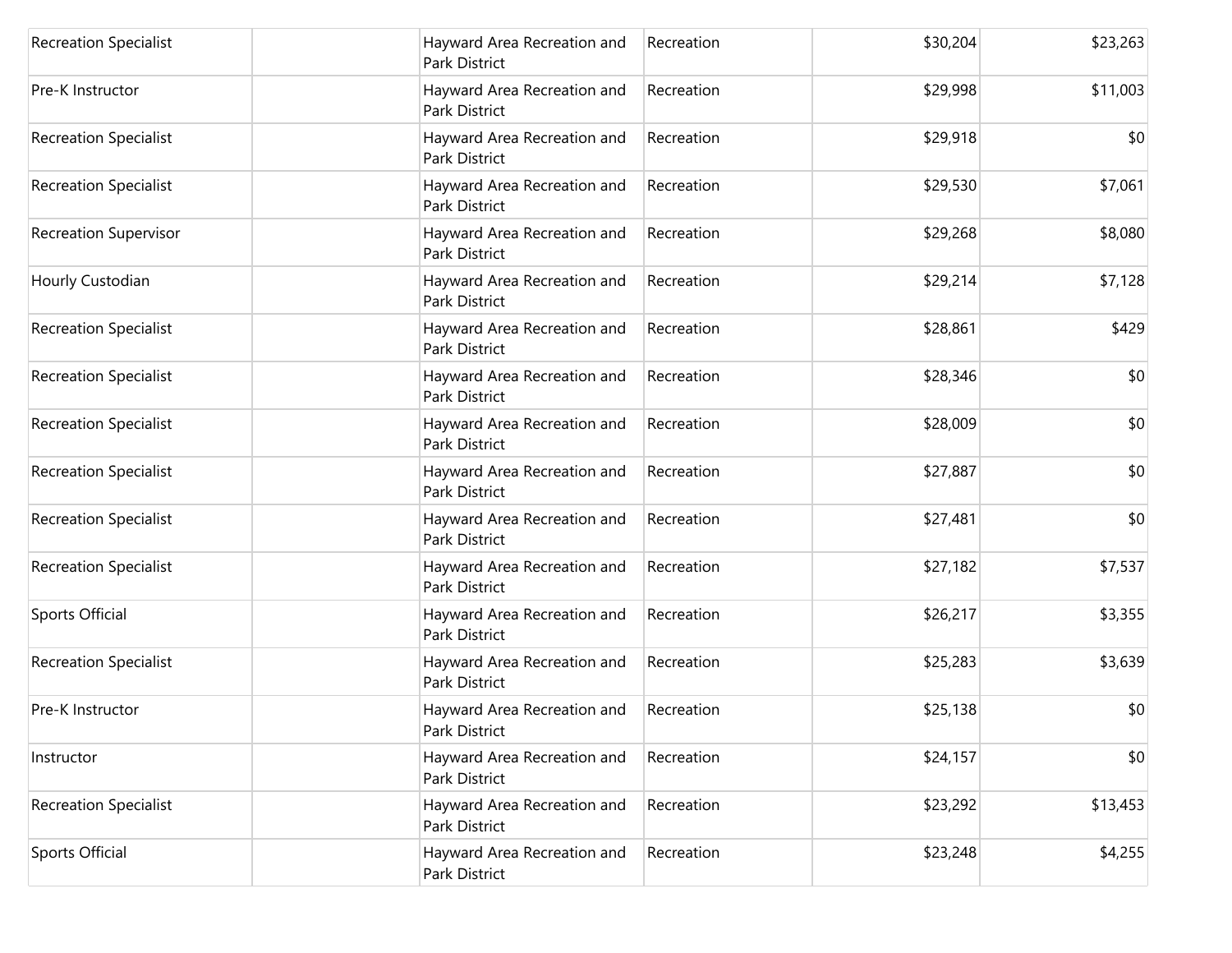| <b>Recreation Specialist</b> | Hayward Area Recreation and<br>Park District        | Recreation | \$23,081 | \$0      |
|------------------------------|-----------------------------------------------------|------------|----------|----------|
| Water Safety Instructor      | Hayward Area Recreation and<br>Park District        | Recreation | \$22,351 | \$0      |
| Instructor                   | Hayward Area Recreation and<br>Park District        | Recreation | \$21,933 | \$0      |
| <b>Recreation Specialist</b> | Hayward Area Recreation and<br>Park District        | Recreation | \$21,615 | \$0      |
| Pool Cashier                 | Hayward Area Recreation and<br>Park District        | Recreation | \$21,160 | \$0      |
| Sports Official              | Hayward Area Recreation and<br>Park District        | Recreation | \$20,903 | \$0      |
| <b>Recreation Specialist</b> | Hayward Area Recreation and<br>Park District        | Recreation | \$20,555 | \$0      |
| <b>Recreation Specialist</b> | Hayward Area Recreation and<br>Park District        | Recreation | \$19,904 | \$3,908  |
| Sports Official              | Hayward Area Recreation and<br>Park District        | Recreation | \$19,786 | \$3,628  |
| Pre-K Instructor             | Hayward Area Recreation and<br>Park District        | Recreation | \$19,725 | \$0      |
| <b>Sports Official</b>       | Hayward Area Recreation and<br>Park District        | Recreation | \$19,425 | \$0      |
| Hourly Custodian             | Hayward Area Recreation and<br>Park District        | Recreation | \$19,026 | \$0      |
| Pool Cashier                 | Hayward Area Recreation and<br><b>Park District</b> | Recreation | \$18,401 | \$13,103 |
| Hourly Custodian             | Hayward Area Recreation and<br>Park District        | Recreation | \$18,379 | \$0      |
| Pool Maintenance Worker      | Hayward Area Recreation and<br>Park District        | Recreation | \$18,289 | \$0      |
| Hourly Custodian             | Hayward Area Recreation and<br>Park District        | Recreation | \$18,032 | \$0      |
| Instructor                   | Hayward Area Recreation and<br>Park District        | Recreation | \$17,978 | \$0      |
| <b>Recreation Specialist</b> | Hayward Area Recreation and<br>Park District        | Recreation | \$17,948 | \$12,680 |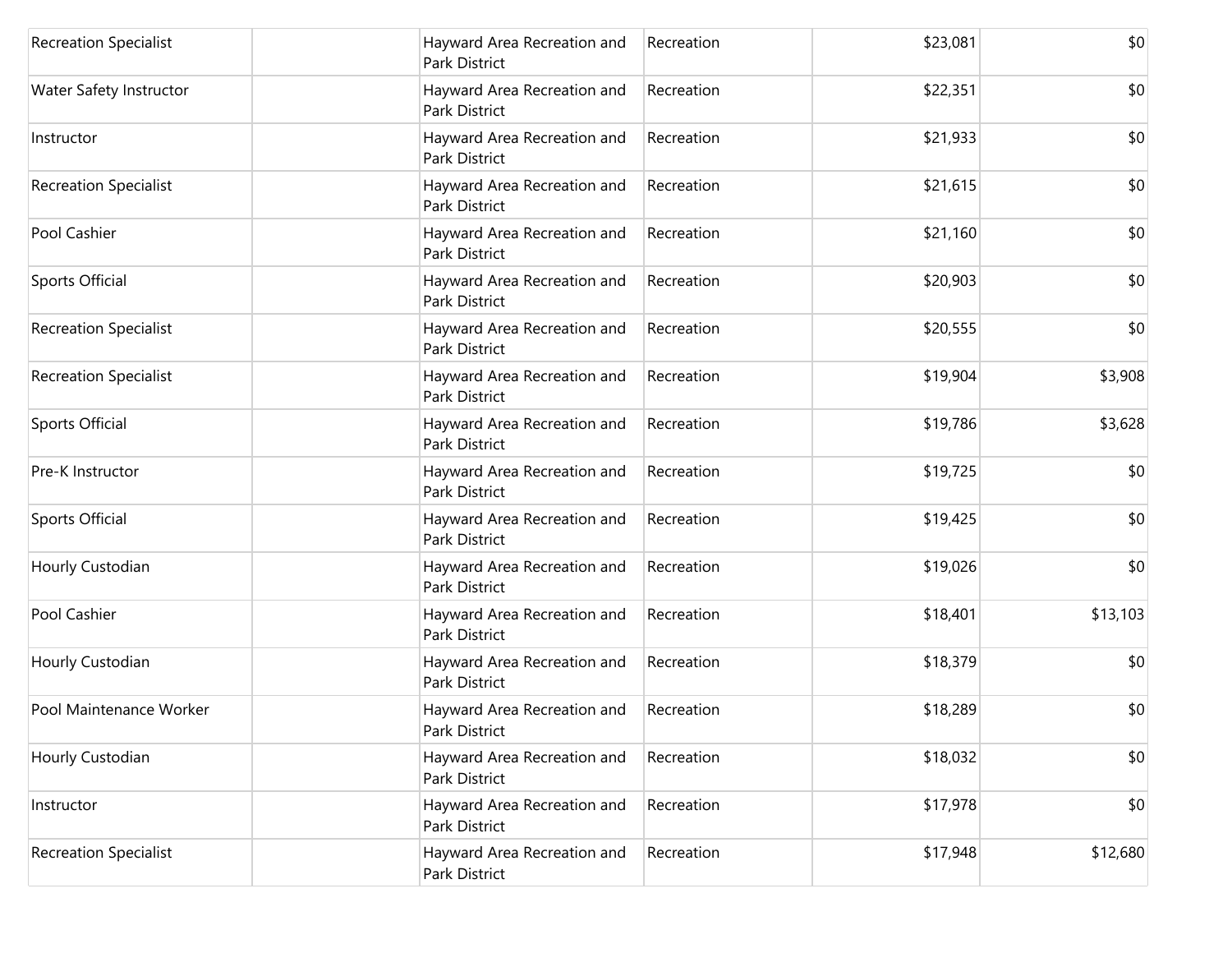| <b>Recreation Specialist</b> | Hayward Area Recreation and<br>Park District        | Recreation | \$17,911 | \$9,970  |
|------------------------------|-----------------------------------------------------|------------|----------|----------|
| <b>Recreation Specialist</b> | Hayward Area Recreation and<br>Park District        | Recreation | \$17,822 | \$0      |
| Pre-K Instructor             | Hayward Area Recreation and<br>Park District        | Recreation | \$17,603 | \$0      |
| Custodian                    | Hayward Area Recreation and<br>Park District        | Recreation | \$17,463 | \$27,554 |
| Water Safety Instructor      | Hayward Area Recreation and<br>Park District        | Recreation | \$17,171 | \$0      |
| <b>Recreation Specialist</b> | Hayward Area Recreation and<br>Park District        | Recreation | \$16,997 | \$0      |
| <b>Recreation Specialist</b> | Hayward Area Recreation and<br><b>Park District</b> | Recreation | \$16,912 | \$0      |
| Instructor                   | Hayward Area Recreation and<br>Park District        | Recreation | \$16,766 | \$0      |
| <b>Recreation Specialist</b> | Hayward Area Recreation and<br><b>Park District</b> | Recreation | \$16,449 | \$2,160  |
| <b>Recreation Specialist</b> | Hayward Area Recreation and<br>Park District        | Recreation | \$16,358 | \$5,571  |
| Pool Maintenance Worker      | Hayward Area Recreation and<br>Park District        | Recreation | \$16,094 | \$0      |
| Water Safety Instructor      | Hayward Area Recreation and<br><b>Park District</b> | Recreation | \$15,471 | \$0      |
| Hourly Custodian             | Hayward Area Recreation and<br>Park District        | Recreation | \$15,390 | \$0      |
| Water Safety Instructor      | Hayward Area Recreation and<br><b>Park District</b> | Recreation | \$15,367 | \$0      |
| Water Safety Instructor      | Hayward Area Recreation and<br>Park District        | Recreation | \$15,245 | \$3,739  |
| Water Safety Instructor      | Hayward Area Recreation and<br>Park District        | Recreation | \$15,050 | \$0      |
| Instructor                   | Hayward Area Recreation and<br><b>Park District</b> | Recreation | \$14,988 | \$0      |
| <b>Recreation Specialist</b> | Hayward Area Recreation and<br>Park District        | Recreation | \$14,582 | \$0      |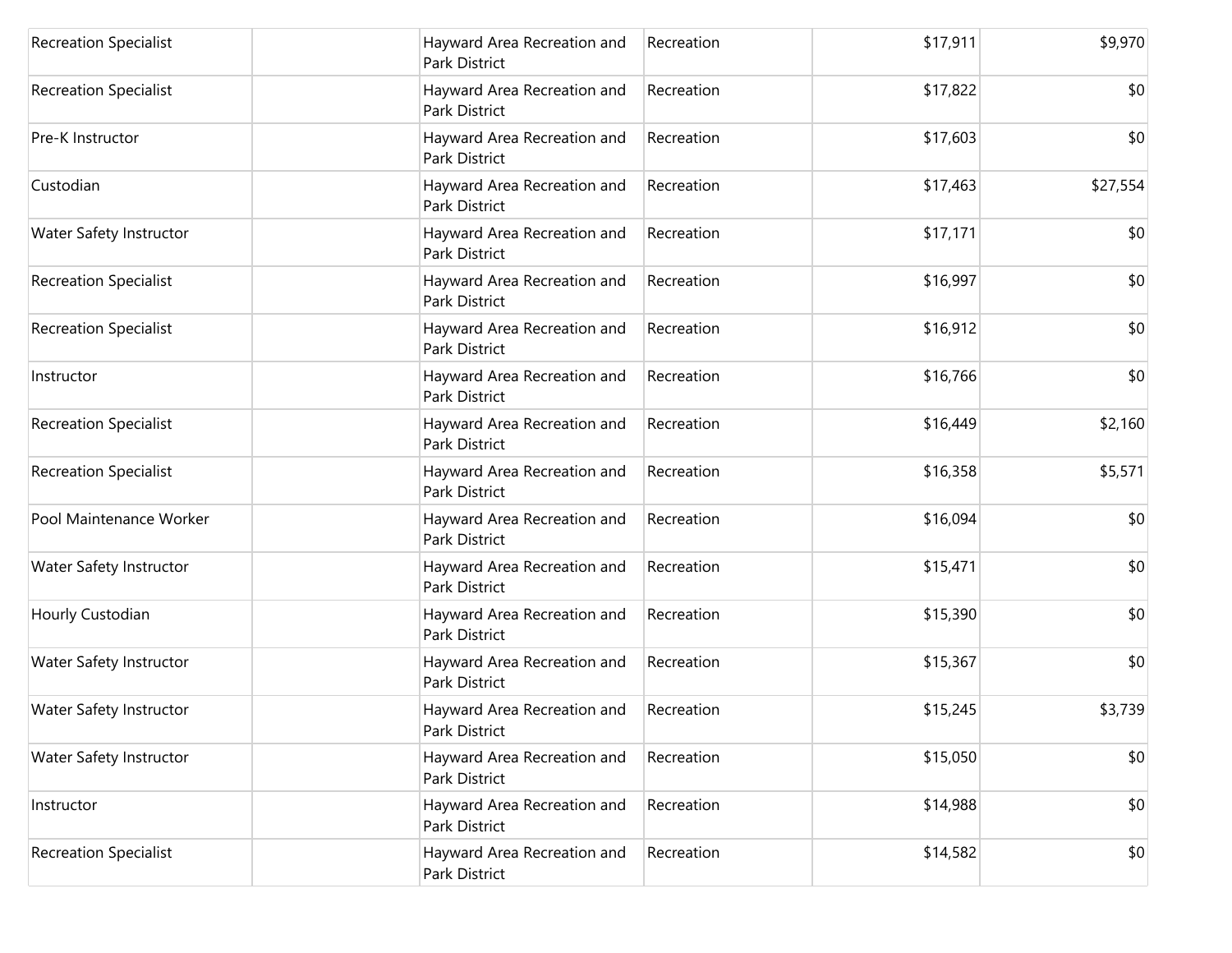| <b>Recreation Specialist</b> | Hayward Area Recreation and<br>Park District        | Recreation | \$14,160 | \$0   |
|------------------------------|-----------------------------------------------------|------------|----------|-------|
| <b>Recreation Specialist</b> | Hayward Area Recreation and<br><b>Park District</b> | Recreation | \$14,015 | \$0   |
| Water Safety Instructor      | Hayward Area Recreation and<br>Park District        | Recreation | \$13,865 | \$0   |
| Pre-K Instructor             | Hayward Area Recreation and<br>Park District        | Recreation | \$13,728 | \$0   |
| Instructor                   | Hayward Area Recreation and<br>Park District        | Recreation | \$13,500 | \$0   |
| <b>Recreation Specialist</b> | Hayward Area Recreation and<br>Park District        | Recreation | \$13,393 | \$0   |
| Water Safety Instructor      | Hayward Area Recreation and<br><b>Park District</b> | Recreation | \$13,350 | \$0   |
| <b>Recreation Specialist</b> | Hayward Area Recreation and<br>Park District        | Recreation | \$13,313 | \$0   |
| Sports Official              | Hayward Area Recreation and<br><b>Park District</b> | Recreation | \$13,181 | \$0   |
| Water Safety Instructor      | Hayward Area Recreation and<br>Park District        | Recreation | \$12,974 | \$0   |
| Instructor                   | Hayward Area Recreation and<br><b>Park District</b> | Recreation | \$12,932 | \$0   |
| Water Safety Instructor      | Hayward Area Recreation and<br>Park District        | Recreation | \$12,743 | \$0   |
| <b>Recreation Specialist</b> | Hayward Area Recreation and<br>Park District        | Recreation | \$12,692 | \$0   |
| Camp Counselor               | Hayward Area Recreation and<br><b>Park District</b> | Recreation | \$12,582 | \$0   |
| Hourly Custodian             | Hayward Area Recreation and<br>Park District        | Recreation | \$12,574 | \$0   |
| <b>Recreation Specialist</b> | Hayward Area Recreation and<br>Park District        | Recreation | \$12,528 | \$0   |
| <b>Recreation Specialist</b> | Hayward Area Recreation and<br>Park District        | Recreation | \$12,320 | \$0   |
| Sports Official              | Hayward Area Recreation and<br>Park District        | Recreation | \$12,291 | \$484 |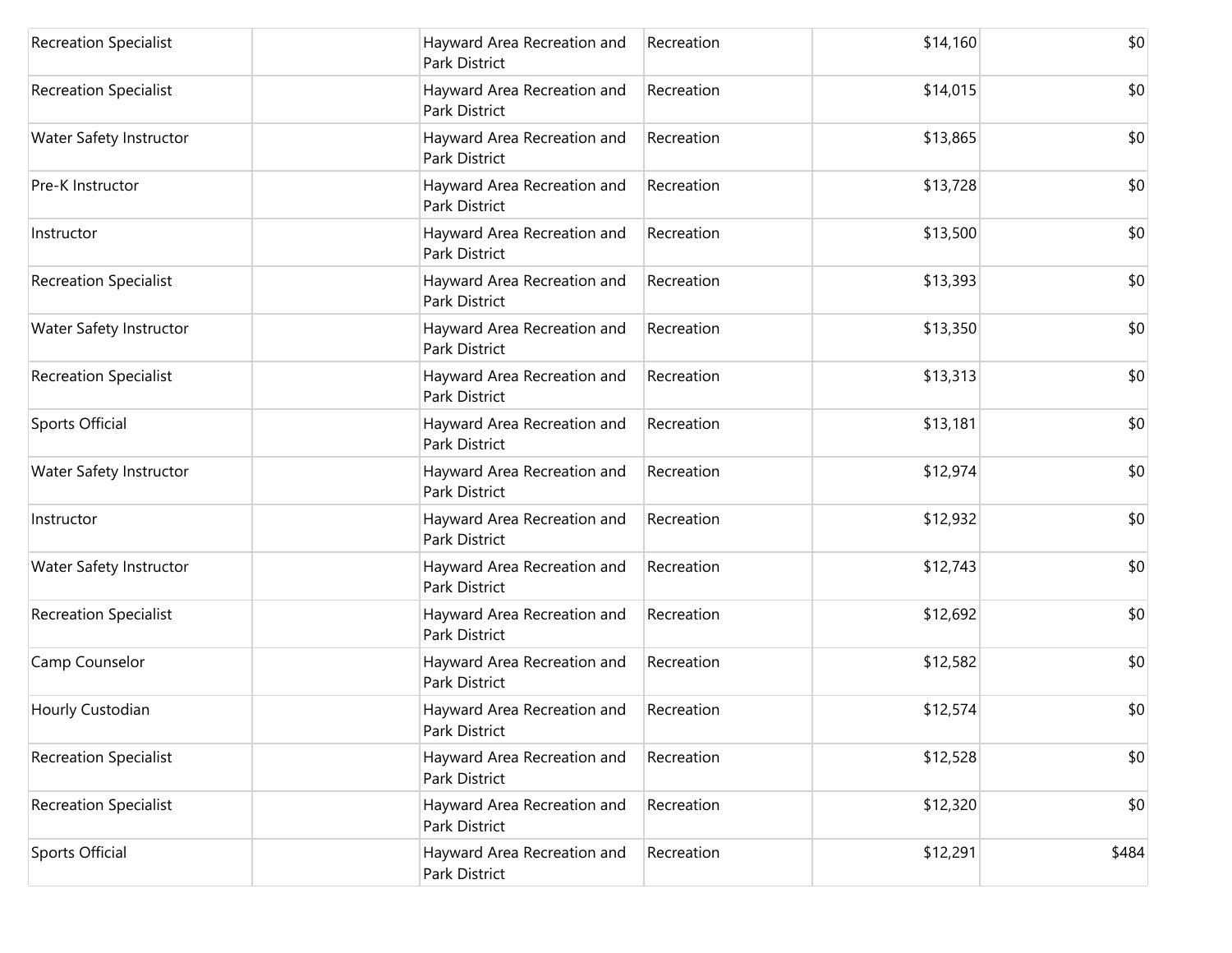| Sports Official              | Hayward Area Recreation and<br>Park District        | Recreation | \$12,027 | \$0   |
|------------------------------|-----------------------------------------------------|------------|----------|-------|
| Sports Official              | Hayward Area Recreation and<br><b>Park District</b> | Recreation | \$11,848 | \$0   |
| <b>Recreation Specialist</b> | Hayward Area Recreation and<br>Park District        | Recreation | \$11,812 | \$0   |
| Sports Official              | Hayward Area Recreation and<br>Park District        | Recreation | \$11,306 | \$0   |
| Sports Official              | Hayward Area Recreation and<br><b>Park District</b> | Recreation | \$11,235 | \$0   |
| Sports Official              | Hayward Area Recreation and<br><b>Park District</b> | Recreation | \$11,102 | \$935 |
| <b>Recreation Specialist</b> | Hayward Area Recreation and<br><b>Park District</b> | Recreation | \$10,901 | \$0   |
| Instructor                   | Hayward Area Recreation and<br>Park District        | Recreation | \$10,898 | \$0   |
| Instructor                   | Hayward Area Recreation and<br><b>Park District</b> | Recreation | \$10,841 | \$0   |
| <b>Recreation Specialist</b> | Hayward Area Recreation and<br>Park District        | Recreation | \$10,716 | \$0   |
| Instructor                   | Hayward Area Recreation and<br>Park District        | Recreation | \$10,715 | \$0   |
| <b>Recreation Specialist</b> | Hayward Area Recreation and<br>Park District        | Recreation | \$10,641 | \$0   |
| Water Safety Instructor      | Hayward Area Recreation and<br>Park District        | Recreation | \$10,197 | \$0   |
| Water Safety Instructor      | Hayward Area Recreation and<br><b>Park District</b> | Recreation | \$10,084 | \$0   |
| Recreation Specialist        | Hayward Area Recreation and<br>Park District        | Recreation | \$9,946  | \$0   |
| Sports Official              | Hayward Area Recreation and<br>Park District        | Recreation | \$9,799  | \$0   |
| <b>Recreation Specialist</b> | Hayward Area Recreation and<br><b>Park District</b> | Recreation | \$9,772  | \$0   |
| Water Safety Instructor      | Hayward Area Recreation and<br>Park District        | Recreation | \$9,754  | \$0   |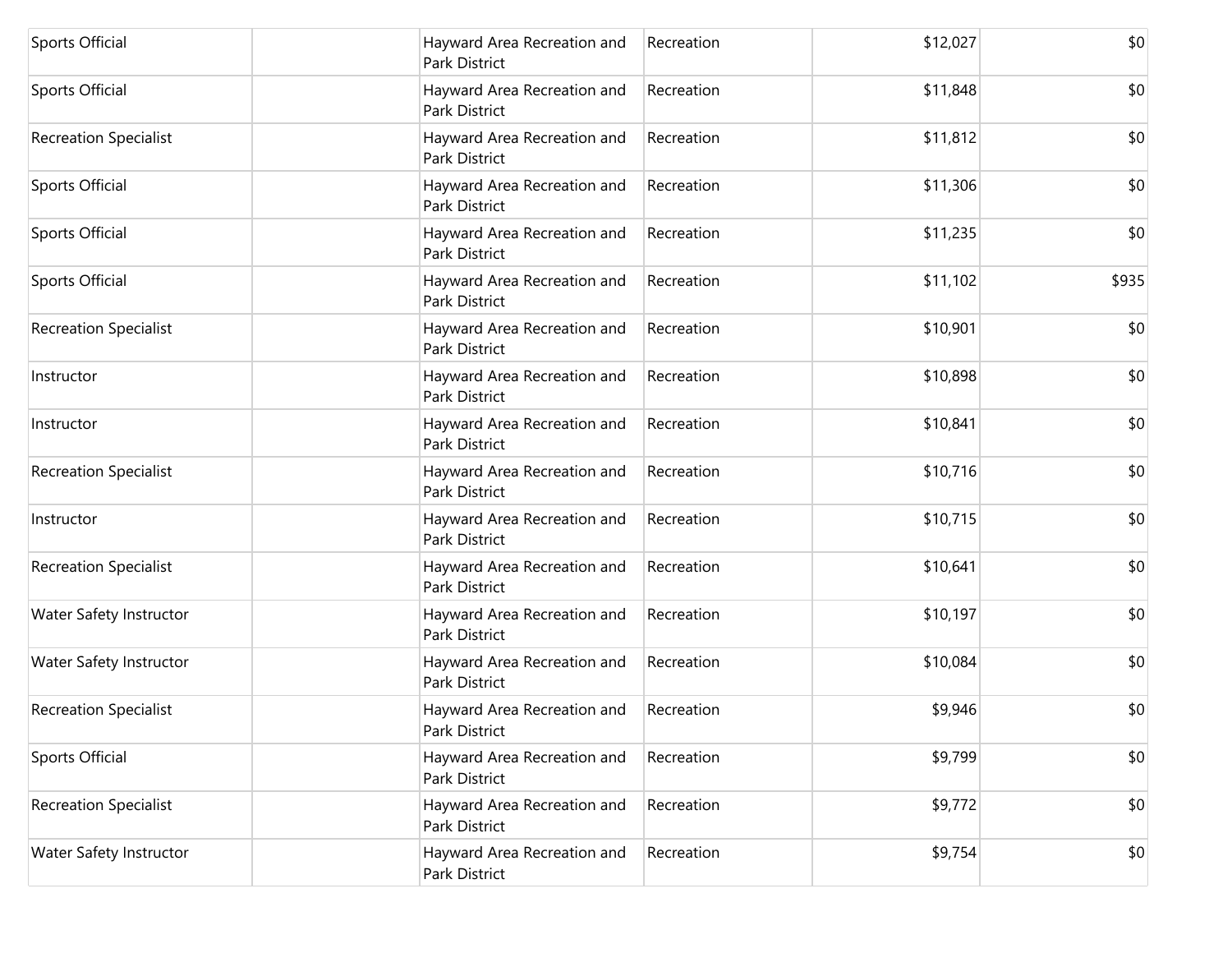| Water Safety Instructor      | Hayward Area Recreation and<br>Park District        | Recreation | \$9,726 | \$0  |
|------------------------------|-----------------------------------------------------|------------|---------|------|
| <b>Recreation Specialist</b> | Hayward Area Recreation and<br>Park District        | Recreation | \$9,198 | \$0  |
| Water Safety Instructor      | Hayward Area Recreation and<br>Park District        | Recreation | \$9,164 | \$0  |
| <b>Recreation Specialist</b> | Hayward Area Recreation and<br>Park District        | Recreation | \$8,994 | \$0  |
| <b>Recreation Specialist</b> | Hayward Area Recreation and<br><b>Park District</b> | Recreation | \$8,975 | \$0  |
| Instructor                   | Hayward Area Recreation and<br>Park District        | Recreation | \$8,873 | \$0  |
| Water Safety Instructor      | Hayward Area Recreation and<br>Park District        | Recreation | \$8,834 | \$0  |
| <b>Recreation Specialist</b> | Hayward Area Recreation and<br>Park District        | Recreation | \$8,811 | \$0  |
| Pre-K Instructor             | Hayward Area Recreation and<br>Park District        | Recreation | \$8,645 | \$0  |
| Camp Counselor               | Hayward Area Recreation and<br>Park District        | Recreation | \$8,578 | \$0  |
| Sports Official              | Hayward Area Recreation and<br>Park District        | Recreation | \$8,468 | \$0  |
| <b>Recreation Specialist</b> | Hayward Area Recreation and<br>Park District        | Recreation | \$8,284 | \$53 |
| Pool Maintenance Worker      | Hayward Area Recreation and<br>Park District        | Recreation | \$8,270 | \$0  |
| <b>Recreation Specialist</b> | Hayward Area Recreation and<br>Park District        | Recreation | \$8,268 | \$0  |
| <b>Recreation Specialist</b> | Hayward Area Recreation and<br>Park District        | Recreation | \$8,216 | \$0  |
| <b>Recreation Specialist</b> | Hayward Area Recreation and<br>Park District        | Recreation | \$8,167 | \$0  |
| Water Safety Instructor      | Hayward Area Recreation and<br>Park District        | Recreation | \$8,150 | \$0  |
| <b>Recreation Specialist</b> | Hayward Area Recreation and<br>Park District        | Recreation | \$8,054 | \$0  |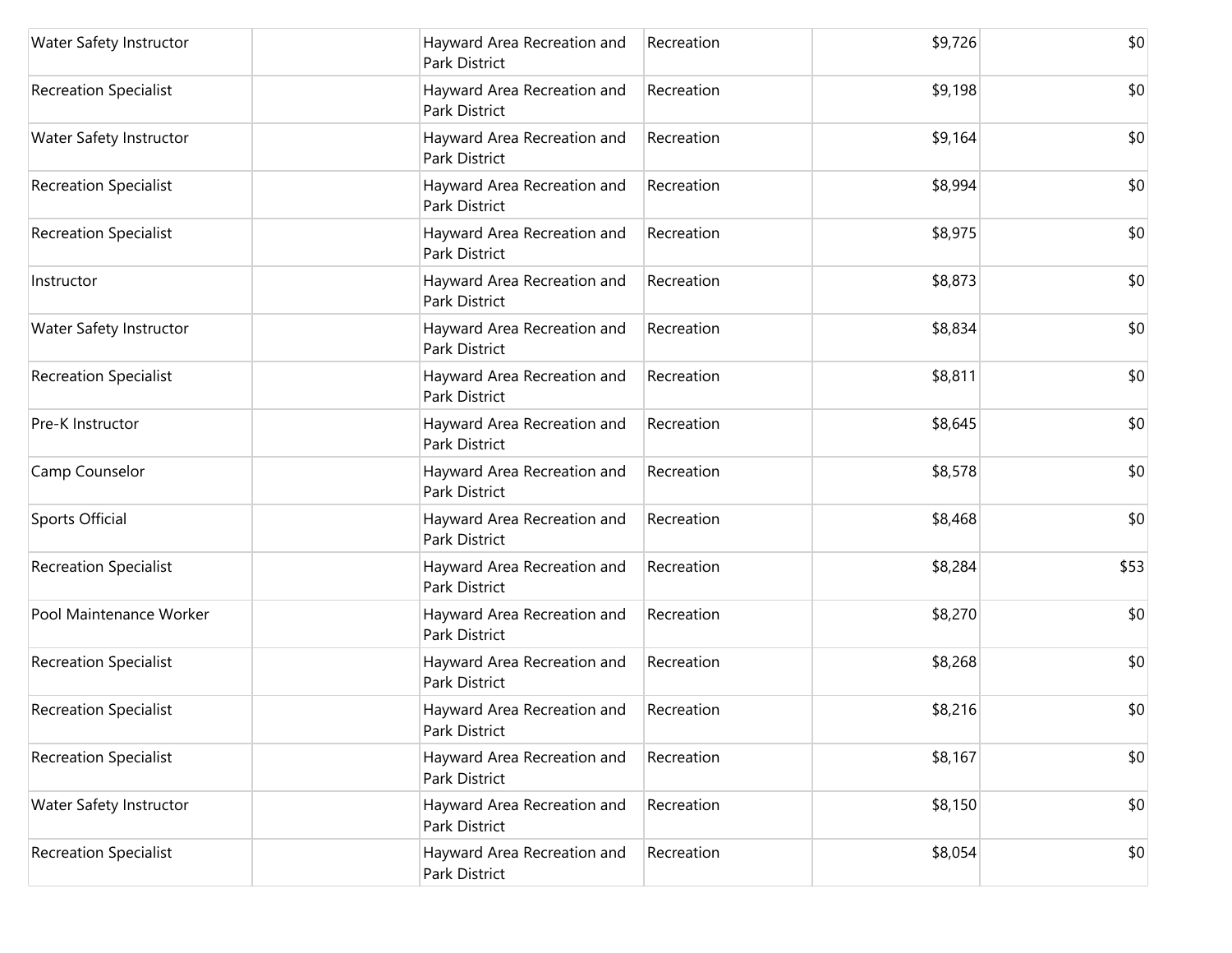| Pool Maintenance Worker      | Hayward Area Recreation and<br>Park District        | Recreation | \$7,956 | \$3,262 |
|------------------------------|-----------------------------------------------------|------------|---------|---------|
| <b>Recreation Specialist</b> | Hayward Area Recreation and<br>Park District        | Recreation | \$7,933 | \$0     |
| Instructor                   | Hayward Area Recreation and<br>Park District        | Recreation | \$7,919 | \$0     |
| Instructor                   | Hayward Area Recreation and<br>Park District        | Recreation | \$7,761 | \$0     |
| Water Safety Instructor      | Hayward Area Recreation and<br>Park District        | Recreation | \$7,619 | \$0     |
| Instructor                   | Hayward Area Recreation and<br><b>Park District</b> | Recreation | \$7,516 | \$0     |
| <b>Recreation Specialist</b> | Hayward Area Recreation and<br>Park District        | Recreation | \$7,434 | \$1,367 |
| Water Safety Instructor      | Hayward Area Recreation and<br>Park District        | Recreation | \$7,407 | \$0     |
| Hourly Custodian             | Hayward Area Recreation and<br>Park District        | Recreation | \$7,394 | \$0     |
| Pool Manager                 | Hayward Area Recreation and<br>Park District        | Recreation | \$7,374 | \$0     |
| <b>Recreation Specialist</b> | Hayward Area Recreation and<br>Park District        | Recreation | \$7,183 | \$0     |
| Camp Counselor               | Hayward Area Recreation and<br>Park District        | Recreation | \$7,140 | \$0     |
| Water Safety Instructor      | Hayward Area Recreation and<br>Park District        | Recreation | \$7,044 | \$0     |
| Camp Counselor               | Hayward Area Recreation and<br>Park District        | Recreation | \$7,002 | \$0     |
| Hourly Clerk                 | Hayward Area Recreation and<br>Park District        | Recreation | \$6,922 | \$0     |
| Sports Official              | Hayward Area Recreation and<br>Park District        | Recreation | \$6,871 | \$0     |
| Water Safety Instructor      | Hayward Area Recreation and<br>Park District        | Recreation | \$6,665 | \$0     |
| <b>Recreation Specialist</b> | Hayward Area Recreation and<br>Park District        | Recreation | \$6,546 | \$0     |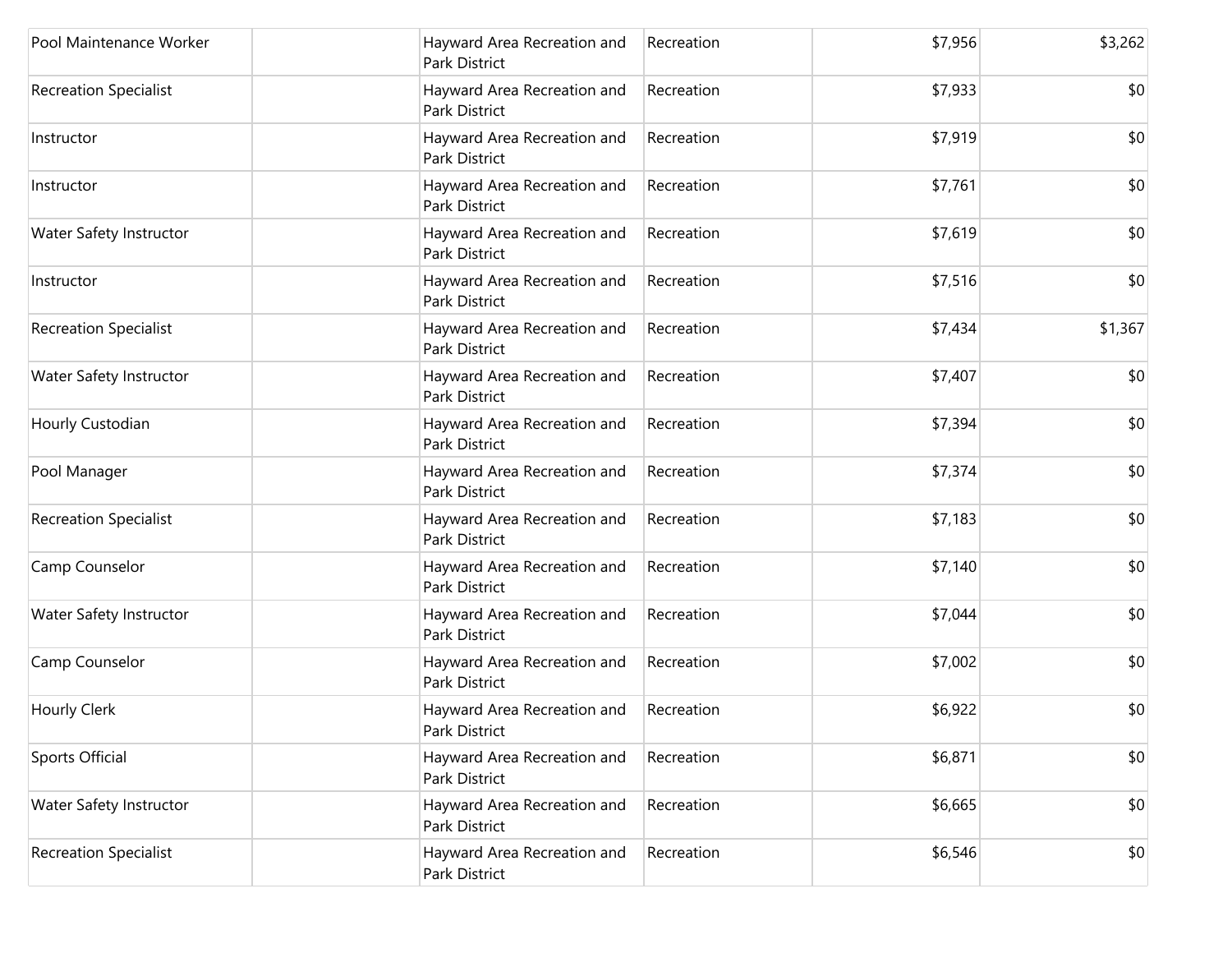| Water Safety Instructor      | Hayward Area Recreation and<br>Park District        | Recreation | \$6,500 | \$0 |
|------------------------------|-----------------------------------------------------|------------|---------|-----|
| Instructor                   | Hayward Area Recreation and<br>Park District        | Recreation | \$6,475 | \$0 |
| <b>Recreation Specialist</b> | Hayward Area Recreation and<br>Park District        | Recreation | \$6,461 | \$0 |
| Instructor                   | Hayward Area Recreation and<br>Park District        | Recreation | \$6,421 | \$0 |
| Sports Official              | Hayward Area Recreation and<br>Park District        | Recreation | \$6,255 | \$0 |
| <b>Recreation Specialist</b> | Hayward Area Recreation and<br>Park District        | Recreation | \$6,132 | \$0 |
| <b>Recreation Specialist</b> | Hayward Area Recreation and<br>Park District        | Recreation | \$6,125 | \$0 |
| Camp Counselor               | Hayward Area Recreation and<br>Park District        | Recreation | \$6,095 | \$0 |
| Water Safety Instructor      | Hayward Area Recreation and<br><b>Park District</b> | Recreation | \$6,030 | \$0 |
| Pool Maintenance Worker      | Hayward Area Recreation and<br>Park District        | Recreation | \$5,963 | \$0 |
| Water Safety Instructor      | Hayward Area Recreation and<br>Park District        | Recreation | \$5,878 | \$0 |
| Water Safety Instructor      | Hayward Area Recreation and<br>Park District        | Recreation | \$5,812 | \$0 |
| <b>Recreation Specialist</b> | Hayward Area Recreation and<br>Park District        | Recreation | \$5,784 | \$0 |
| Water Safety Instructor      | Hayward Area Recreation and<br>Park District        | Recreation | \$5,743 | \$0 |
| Instructor                   | Hayward Area Recreation and<br>Park District        | Recreation | \$5,741 | \$0 |
| Water Safety Instructor      | Hayward Area Recreation and<br>Park District        | Recreation | \$5,719 | \$0 |
| Sports Official              | Hayward Area Recreation and<br>Park District        | Recreation | \$5,665 | \$0 |
| <b>Recreation Specialist</b> | Hayward Area Recreation and<br>Park District        | Recreation | \$5,635 | \$0 |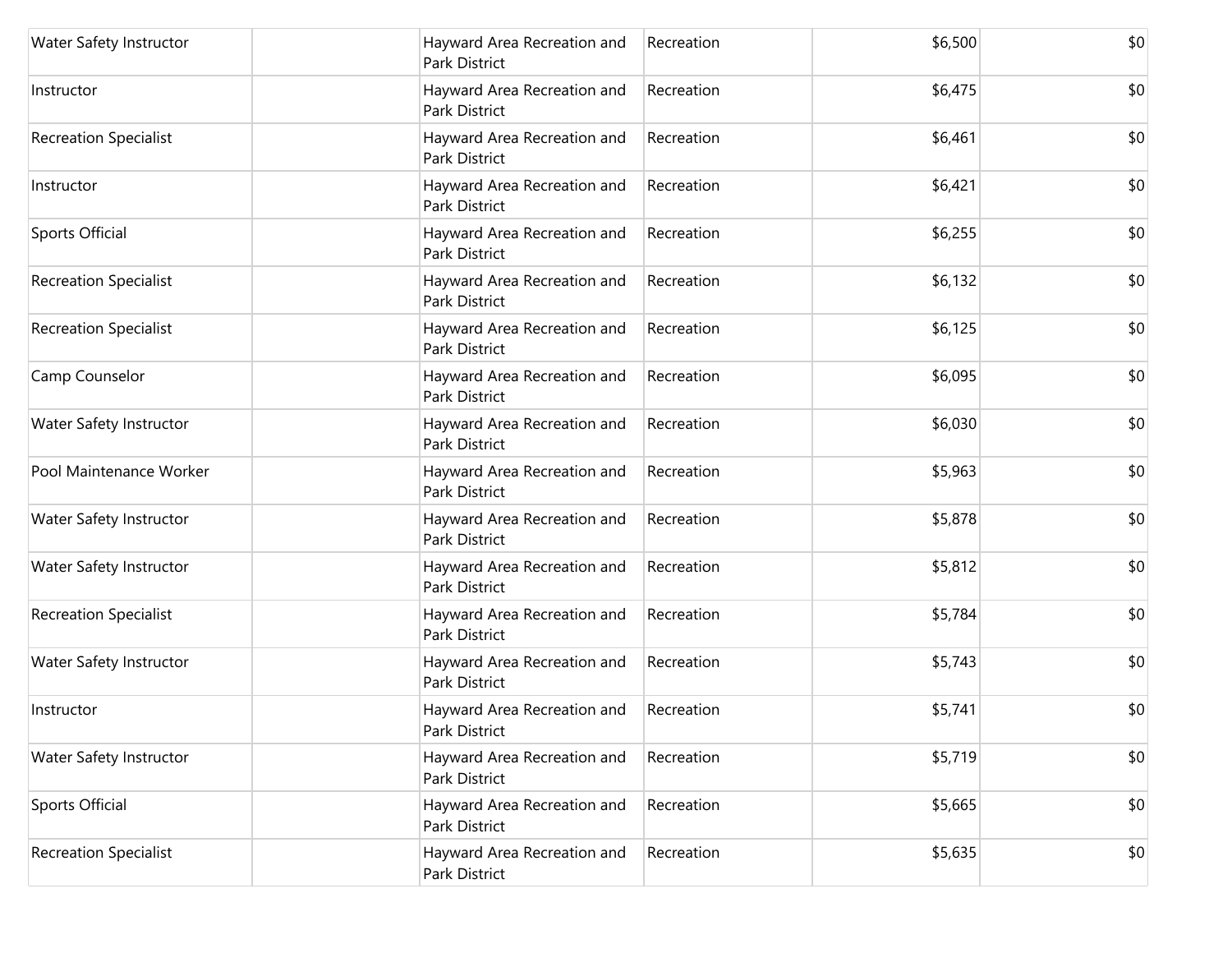| Hourly Custodian             | Hayward Area Recreation and<br>Park District        | Recreation | \$5,531 | \$0 |
|------------------------------|-----------------------------------------------------|------------|---------|-----|
| Water Safety Instructor      | Hayward Area Recreation and<br>Park District        | Recreation | \$5,427 | \$0 |
| Water Safety Instructor      | Hayward Area Recreation and<br>Park District        | Recreation | \$5,369 | \$0 |
| Water Safety Instructor      | Hayward Area Recreation and<br><b>Park District</b> | Recreation | \$5,319 | \$0 |
| <b>Recreation Specialist</b> | Hayward Area Recreation and<br>Park District        | Recreation | \$5,306 | \$0 |
| Instructor                   | Hayward Area Recreation and<br>Park District        | Recreation | \$5,300 | \$0 |
| Instructor                   | Hayward Area Recreation and<br>Park District        | Recreation | \$5,267 | \$0 |
| Camp Counselor               | Hayward Area Recreation and<br>Park District        | Recreation | \$5,260 | \$0 |
| Camp Counselor               | Hayward Area Recreation and<br>Park District        | Recreation | \$5,259 | \$0 |
| Camp Counselor               | Hayward Area Recreation and<br>Park District        | Recreation | \$5,227 | \$0 |
| Instructor                   | Hayward Area Recreation and<br>Park District        | Recreation | \$5,200 | \$0 |
| <b>Recreation Specialist</b> | Hayward Area Recreation and<br>Park District        | Recreation | \$5,178 | \$0 |
| <b>Recreation Specialist</b> | Hayward Area Recreation and<br>Park District        | Recreation | \$4,968 | \$0 |
| Instructor                   | Hayward Area Recreation and<br>Park District        | Recreation | \$4,893 | \$0 |
| Instructor                   | Hayward Area Recreation and<br>Park District        | Recreation | \$4,867 | \$0 |
| Instructor                   | Hayward Area Recreation and<br>Park District        | Recreation | \$4,854 | \$0 |
| Water Safety Instructor      | Hayward Area Recreation and<br>Park District        | Recreation | \$4,847 | \$0 |
| <b>Recreation Specialist</b> | Hayward Area Recreation and<br>Park District        | Recreation | \$4,837 | \$0 |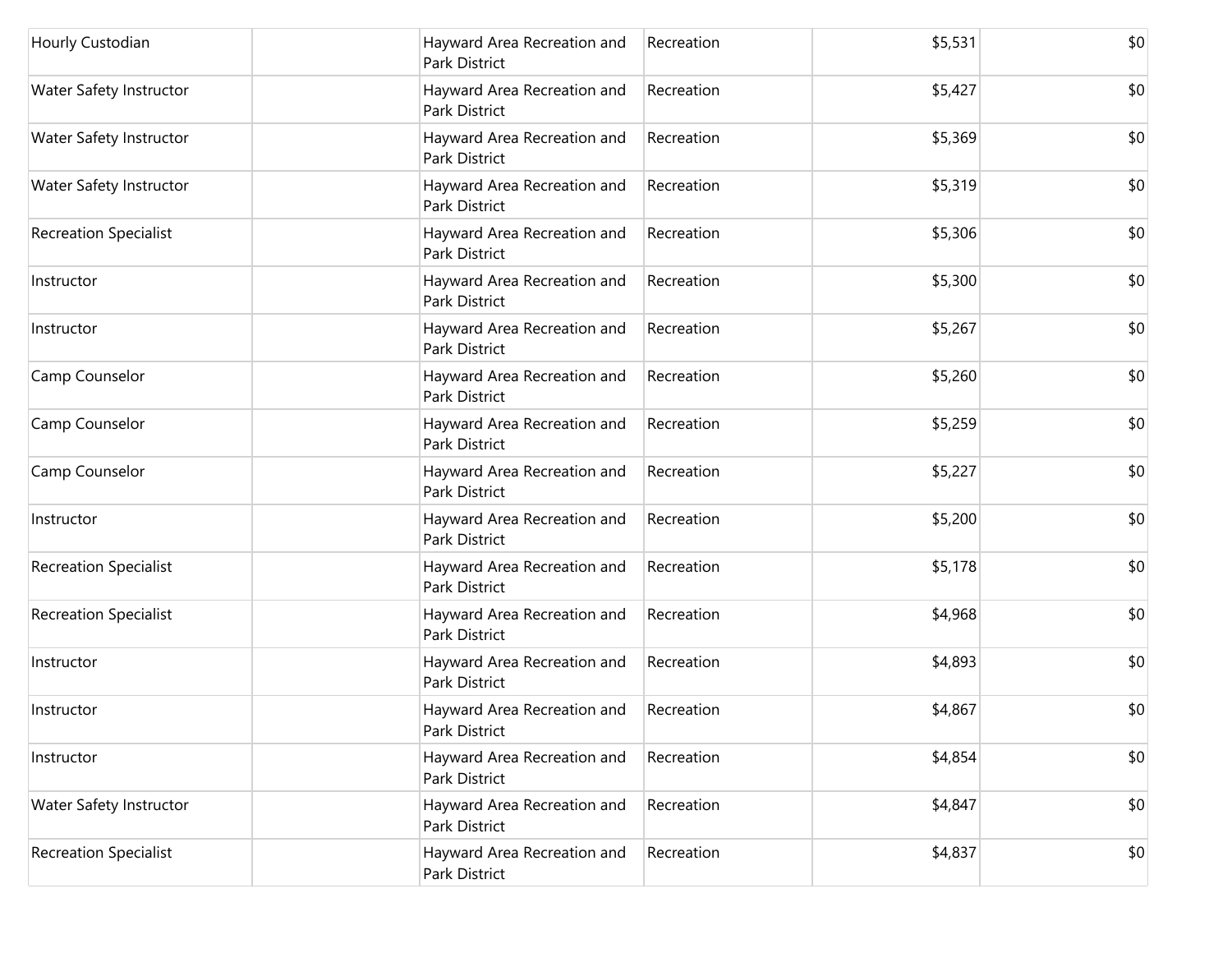| Water Safety Instructor      | Hayward Area Recreation and<br>Park District        | Recreation | \$4,790 | \$0 |
|------------------------------|-----------------------------------------------------|------------|---------|-----|
| Pool Maintenance Worker      | Hayward Area Recreation and<br>Park District        | Recreation | \$4,760 | \$0 |
| Sports Official              | Hayward Area Recreation and<br>Park District        | Recreation | \$4,661 | \$0 |
| Camp Counselor               | Hayward Area Recreation and<br>Park District        | Recreation | \$4,617 | \$0 |
| Water Safety Instructor      | Hayward Area Recreation and<br>Park District        | Recreation | \$4,607 | \$0 |
| <b>Recreation Specialist</b> | Hayward Area Recreation and<br>Park District        | Recreation | \$4,600 | \$0 |
| Sports Official              | Hayward Area Recreation and<br>Park District        | Recreation | \$4,592 | \$0 |
| Water Safety Instructor      | Hayward Area Recreation and<br>Park District        | Recreation | \$4,553 | \$0 |
| <b>Recreation Specialist</b> | Hayward Area Recreation and<br><b>Park District</b> | Recreation | \$4,547 | \$0 |
| Instructor                   | Hayward Area Recreation and<br>Park District        | Recreation | \$4,537 | \$0 |
| Camp Counselor               | Hayward Area Recreation and<br>Park District        | Recreation | \$4,524 | \$0 |
| Camp Counselor               | Hayward Area Recreation and<br>Park District        | Recreation | \$4,510 | \$0 |
| Camp Counselor               | Hayward Area Recreation and<br>Park District        | Recreation | \$4,510 | \$0 |
| Instructor                   | Hayward Area Recreation and<br>Park District        | Recreation | \$4,500 | \$0 |
| Camp Counselor               | Hayward Area Recreation and<br>Park District        | Recreation | \$4,454 | \$0 |
| <b>Recreation Specialist</b> | Hayward Area Recreation and<br>Park District        | Recreation | \$4,435 | \$0 |
| <b>Recreation Specialist</b> | Hayward Area Recreation and<br><b>Park District</b> | Recreation | \$4,422 | \$0 |
| Water Safety Instructor      | Hayward Area Recreation and<br>Park District        | Recreation | \$4,383 | \$0 |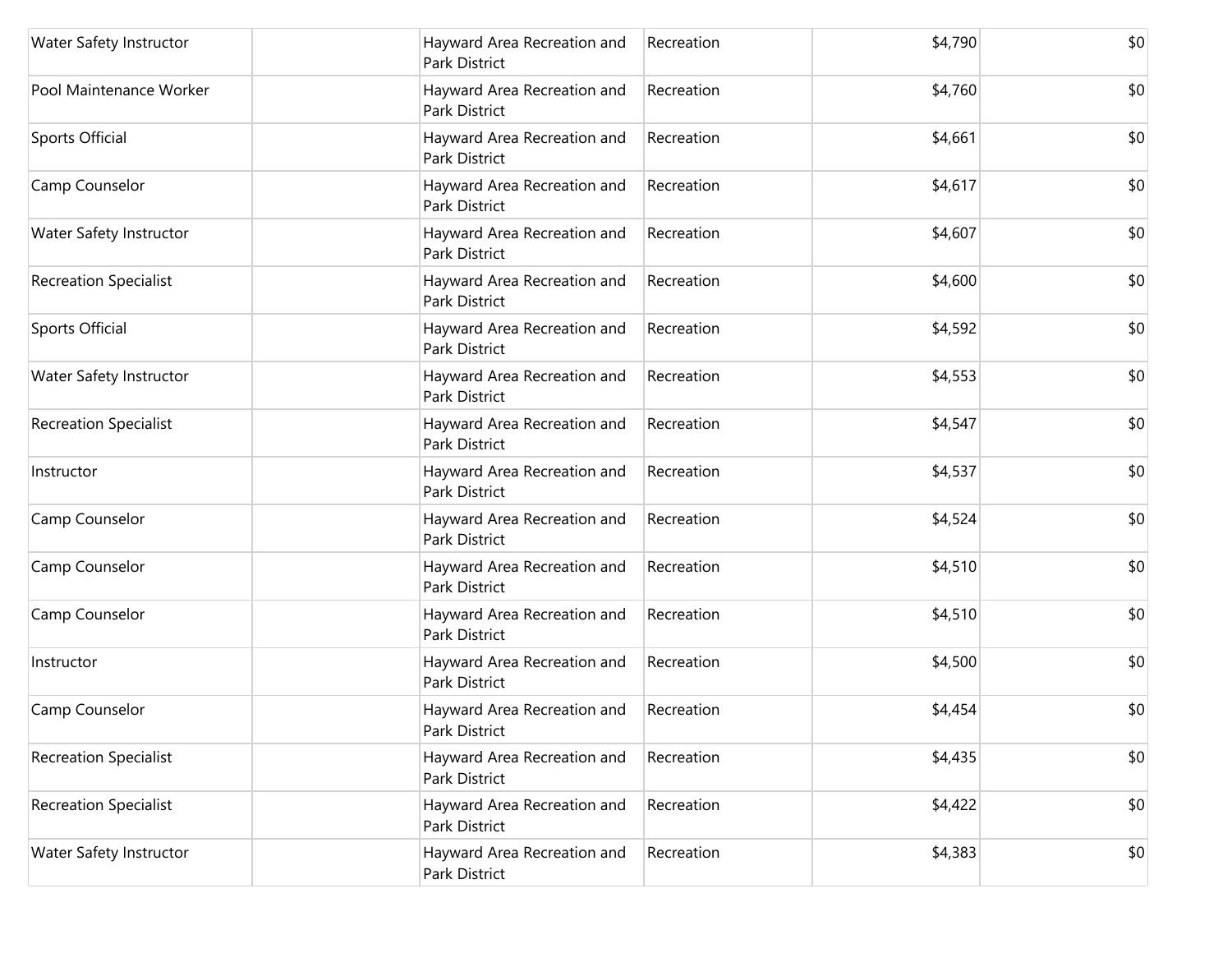| Instructor                   | Hayward Area Recreation and<br>Park District        | Recreation | \$4,370 | \$0 |
|------------------------------|-----------------------------------------------------|------------|---------|-----|
| Instructor                   | Hayward Area Recreation and<br><b>Park District</b> | Recreation | \$4,338 | \$0 |
| Camp Counselor               | Hayward Area Recreation and<br>Park District        | Recreation | \$4,320 | \$0 |
| Water Safety Instructor      | Hayward Area Recreation and<br>Park District        | Recreation | \$4,299 | \$0 |
| Camp Counselor               | Hayward Area Recreation and<br><b>Park District</b> | Recreation | \$4,280 | \$0 |
| Camp Counselor               | Hayward Area Recreation and<br>Park District        | Recreation | \$4,253 | \$0 |
| Water Safety Instructor      | Hayward Area Recreation and<br><b>Park District</b> | Recreation | \$4,234 | \$0 |
| Camp Counselor               | Hayward Area Recreation and<br>Park District        | Recreation | \$4,226 | \$0 |
| Instructor                   | Hayward Area Recreation and<br><b>Park District</b> | Recreation | \$4,204 | \$0 |
| Camp Counselor               | Hayward Area Recreation and<br>Park District        | Recreation | \$4,160 | \$0 |
| Water Safety Instructor      | Hayward Area Recreation and<br>Park District        | Recreation | \$4,157 | \$0 |
| <b>Recreation Specialist</b> | Hayward Area Recreation and<br><b>Park District</b> | Recreation | \$4,124 | \$0 |
| Instructor                   | Hayward Area Recreation and<br><b>Park District</b> | Recreation | \$4,104 | \$0 |
| Water Safety Instructor      | Hayward Area Recreation and<br><b>Park District</b> | Recreation | \$4,102 | \$0 |
| Camp Counselor               | Hayward Area Recreation and<br>Park District        | Recreation | \$4,068 | \$0 |
| Water Safety Instructor      | Hayward Area Recreation and<br>Park District        | Recreation | \$4,009 | \$0 |
| Camp Counselor               | Hayward Area Recreation and<br>Park District        | Recreation | \$3,953 | \$0 |
| <b>Recreation Specialist</b> | Hayward Area Recreation and<br>Park District        | Recreation | \$3,929 | \$0 |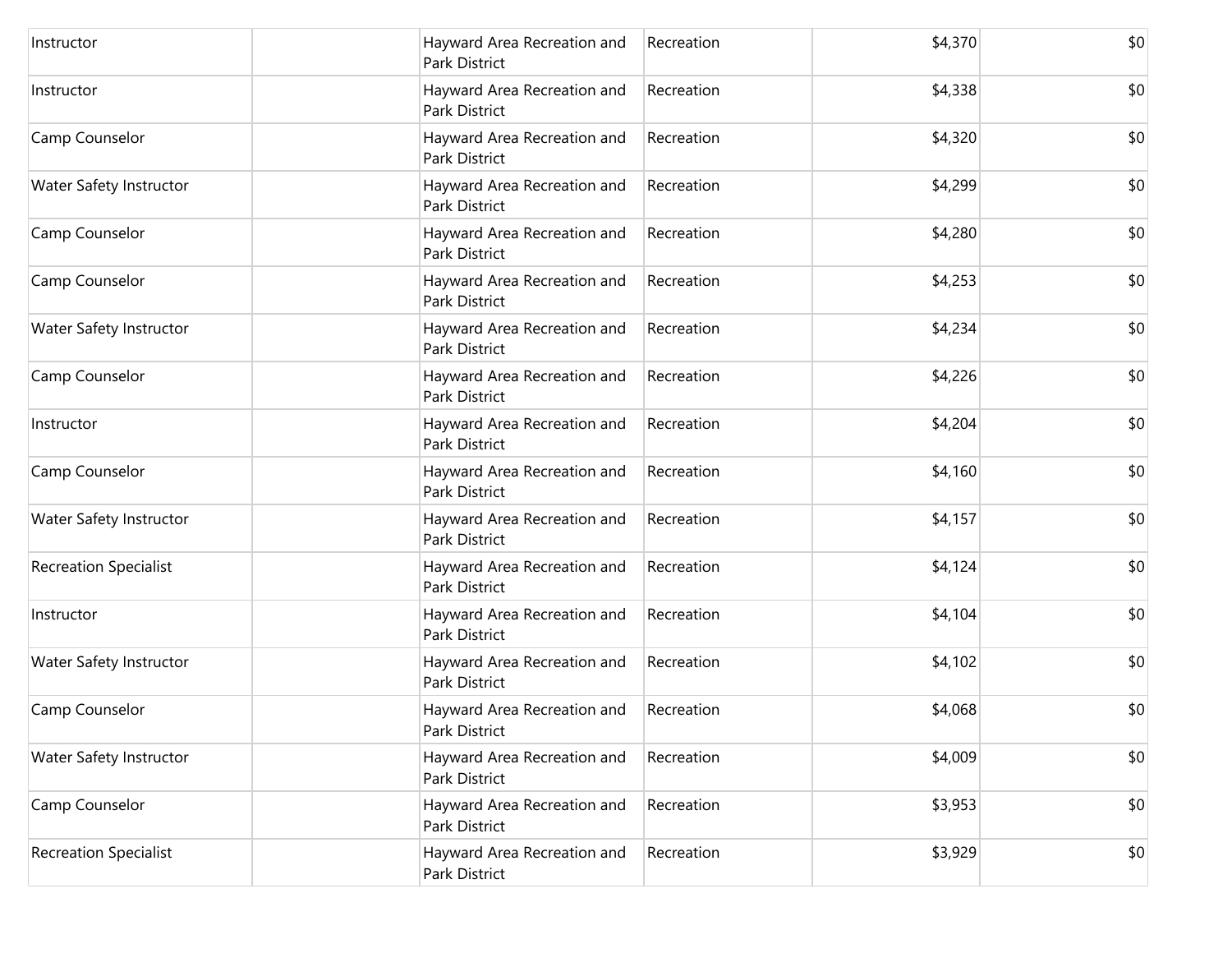| <b>Recreation Specialist</b> | Hayward Area Recreation and<br>Park District        | Recreation | \$3,909 | \$0 |
|------------------------------|-----------------------------------------------------|------------|---------|-----|
| Water Safety Instructor      | Hayward Area Recreation and<br><b>Park District</b> | Recreation | \$3,904 | \$0 |
| <b>Recreation Specialist</b> | Hayward Area Recreation and<br>Park District        | Recreation | \$3,853 | \$0 |
| Water Safety Instructor      | Hayward Area Recreation and<br>Park District        | Recreation | \$3,793 | \$0 |
| Water Safety Instructor      | Hayward Area Recreation and<br>Park District        | Recreation | \$3,765 | \$0 |
| Instructor                   | Hayward Area Recreation and<br>Park District        | Recreation | \$3,722 | \$0 |
| Water Safety Instructor      | Hayward Area Recreation and<br><b>Park District</b> | Recreation | \$3,722 | \$0 |
| Instructor                   | Hayward Area Recreation and<br>Park District        | Recreation | \$3,658 | \$0 |
| Instructor                   | Hayward Area Recreation and<br><b>Park District</b> | Recreation | \$3,645 | \$0 |
| Sports Official              | Hayward Area Recreation and<br>Park District        | Recreation | \$3,617 | \$0 |
| Instructor                   | Hayward Area Recreation and<br><b>Park District</b> | Recreation | \$3,591 | \$0 |
| Instructor                   | Hayward Area Recreation and<br>Park District        | Recreation | \$3,566 | \$0 |
| Instructor                   | Hayward Area Recreation and<br>Park District        | Recreation | \$3,470 | \$0 |
| Water Safety Instructor      | Hayward Area Recreation and<br><b>Park District</b> | Recreation | \$3,457 | \$0 |
| Water Safety Instructor      | Hayward Area Recreation and<br>Park District        | Recreation | \$3,423 | \$0 |
| <b>Recreation Specialist</b> | Hayward Area Recreation and<br>Park District        | Recreation | \$3,372 | \$0 |
| Sports Official              | Hayward Area Recreation and<br>Park District        | Recreation | \$3,366 | \$0 |
| Instructor                   | Hayward Area Recreation and<br>Park District        | Recreation | \$3,345 | \$0 |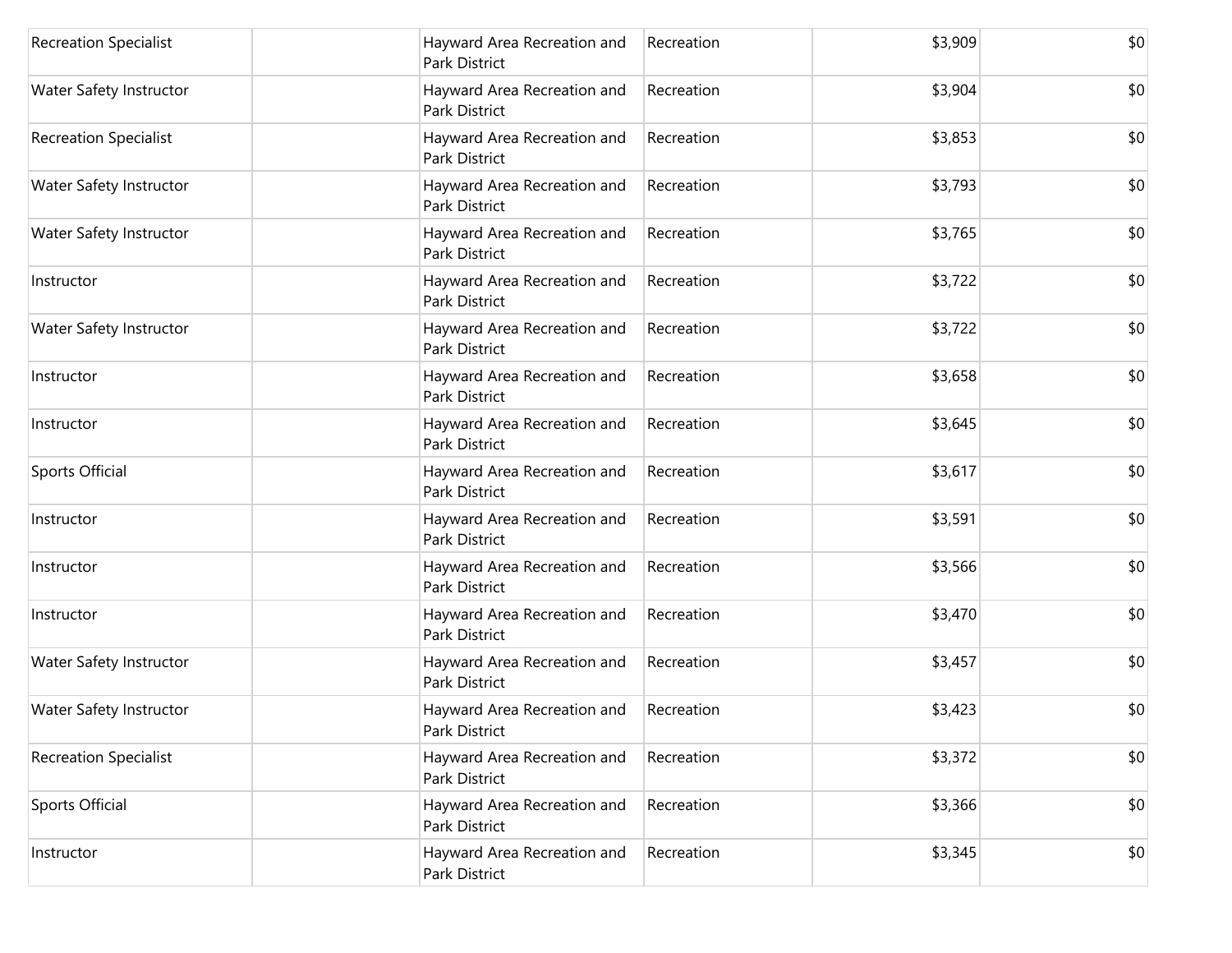| Instructor                   | Hayward Area Recreation and<br><b>Park District</b> | Recreation | \$3,291 | \$0 |
|------------------------------|-----------------------------------------------------|------------|---------|-----|
| <b>Recreation Specialist</b> | Hayward Area Recreation and<br>Park District        | Recreation | \$3,243 | \$0 |
| Instructor                   | Hayward Area Recreation and<br>Park District        | Recreation | \$3,214 | \$0 |
| Instructor                   | Hayward Area Recreation and<br>Park District        | Recreation | \$3,112 | \$0 |
| <b>Recreation Specialist</b> | Hayward Area Recreation and<br>Park District        | Recreation | \$3,111 | \$0 |
| <b>Recreation Specialist</b> | Hayward Area Recreation and<br>Park District        | Recreation | \$3,109 | \$0 |
| Instructor                   | Hayward Area Recreation and<br><b>Park District</b> | Recreation | \$3,065 | \$0 |
| <b>Recreation Specialist</b> | Hayward Area Recreation and<br>Park District        | Recreation | \$3,059 | \$0 |
| Water Safety Instructor      | Hayward Area Recreation and<br><b>Park District</b> | Recreation | \$3,041 | \$0 |
| <b>Recreation Specialist</b> | Hayward Area Recreation and<br>Park District        | Recreation | \$3,029 | \$0 |
| Water Safety Instructor      | Hayward Area Recreation and<br><b>Park District</b> | Recreation | \$2,972 | \$0 |
| Water Safety Instructor      | Hayward Area Recreation and<br><b>Park District</b> | Recreation | \$2,939 | \$0 |
| Water Safety Instructor      | Hayward Area Recreation and<br>Park District        | Recreation | \$2,924 | \$0 |
| Camp Counselor               | Hayward Area Recreation and<br><b>Park District</b> | Recreation | \$2,922 | \$0 |
| Camp Counselor               | Hayward Area Recreation and<br>Park District        | Recreation | \$2,916 | \$0 |
| Camp Counselor               | Hayward Area Recreation and<br>Park District        | Recreation | \$2,916 | \$0 |
| Camp Counselor               | Hayward Area Recreation and<br>Park District        | Recreation | \$2,916 | \$0 |
| Water Safety Instructor      | Hayward Area Recreation and<br>Park District        | Recreation | \$2,901 | \$0 |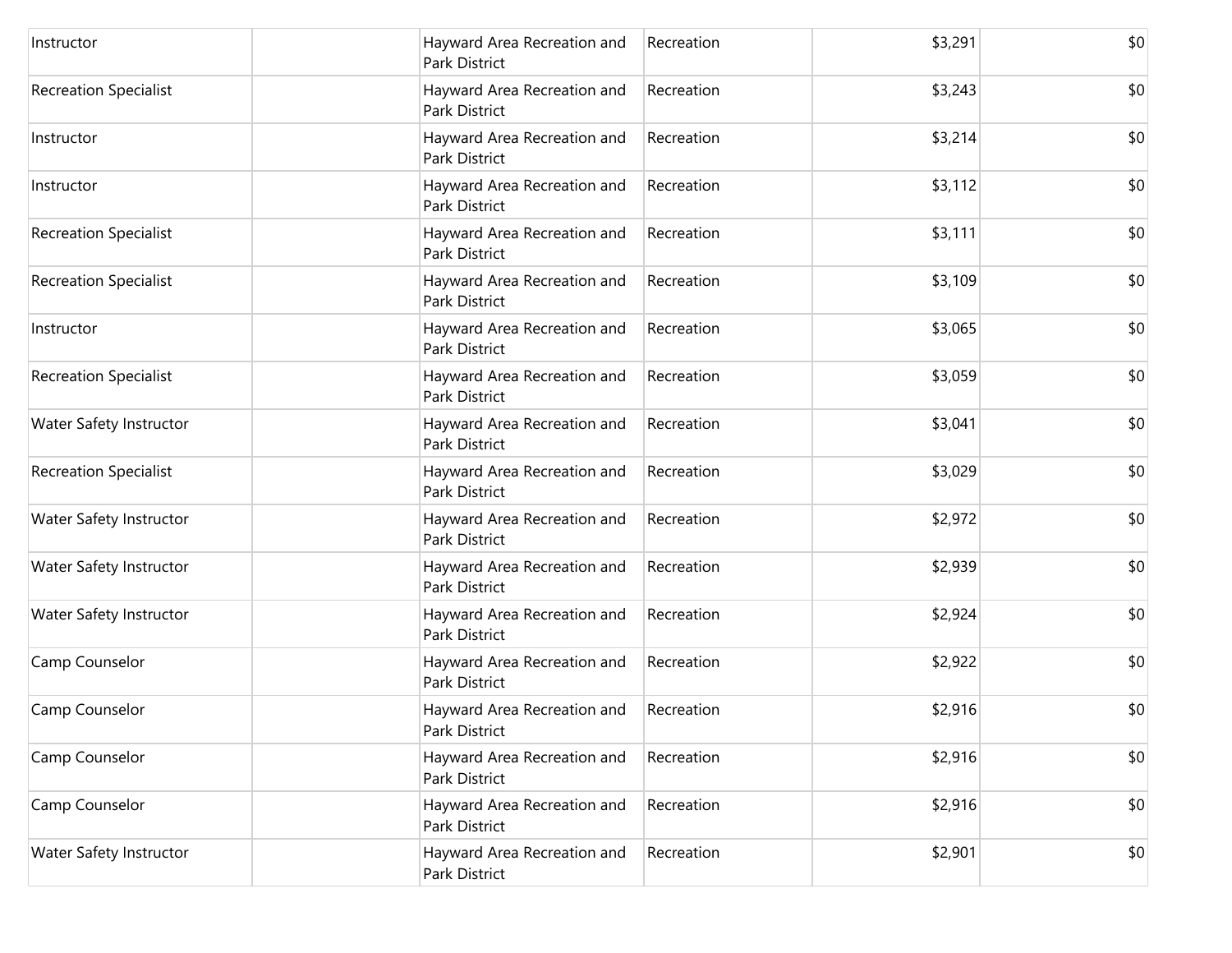| Water Safety Instructor      | Hayward Area Recreation and<br>Park District        | Recreation | \$2,879 | \$0 |
|------------------------------|-----------------------------------------------------|------------|---------|-----|
| Instructor                   | Hayward Area Recreation and<br><b>Park District</b> | Recreation | \$2,871 | \$0 |
| Camp Counselor               | Hayward Area Recreation and<br>Park District        | Recreation | \$2,859 | \$0 |
| Sports Official              | Hayward Area Recreation and<br>Park District        | Recreation | \$2,836 | \$0 |
| <b>Recreation Specialist</b> | Hayward Area Recreation and<br><b>Park District</b> | Recreation | \$2,820 | \$0 |
| Sports Official              | Hayward Area Recreation and<br>Park District        | Recreation | \$2,813 | \$0 |
| <b>Recreation Specialist</b> | Hayward Area Recreation and<br><b>Park District</b> | Recreation | \$2,799 | \$0 |
| <b>Recreation Specialist</b> | Hayward Area Recreation and<br>Park District        | Recreation | \$2,773 | \$0 |
| Instructor                   | Hayward Area Recreation and<br><b>Park District</b> | Recreation | \$2,700 | \$0 |
| Instructor                   | Hayward Area Recreation and<br>Park District        | Recreation | \$2,687 | \$0 |
| <b>Recreation Specialist</b> | Hayward Area Recreation and<br><b>Park District</b> | Recreation | \$2,676 | \$0 |
| Camp Counselor               | Hayward Area Recreation and<br>Park District        | Recreation | \$2,633 | \$0 |
| <b>Recreation Specialist</b> | Hayward Area Recreation and<br>Park District        | Recreation | \$2,633 | \$0 |
| Instructor                   | Hayward Area Recreation and<br><b>Park District</b> | Recreation | \$2,611 | \$0 |
| <b>Recreation Specialist</b> | Hayward Area Recreation and<br>Park District        | Recreation | \$2,606 | \$0 |
| Water Safety Instructor      | Hayward Area Recreation and<br>Park District        | Recreation | \$2,590 | \$0 |
| <b>Recreation Specialist</b> | Hayward Area Recreation and<br><b>Park District</b> | Recreation | \$2,583 | \$0 |
| Water Safety Instructor      | Hayward Area Recreation and<br>Park District        | Recreation | \$2,572 | \$0 |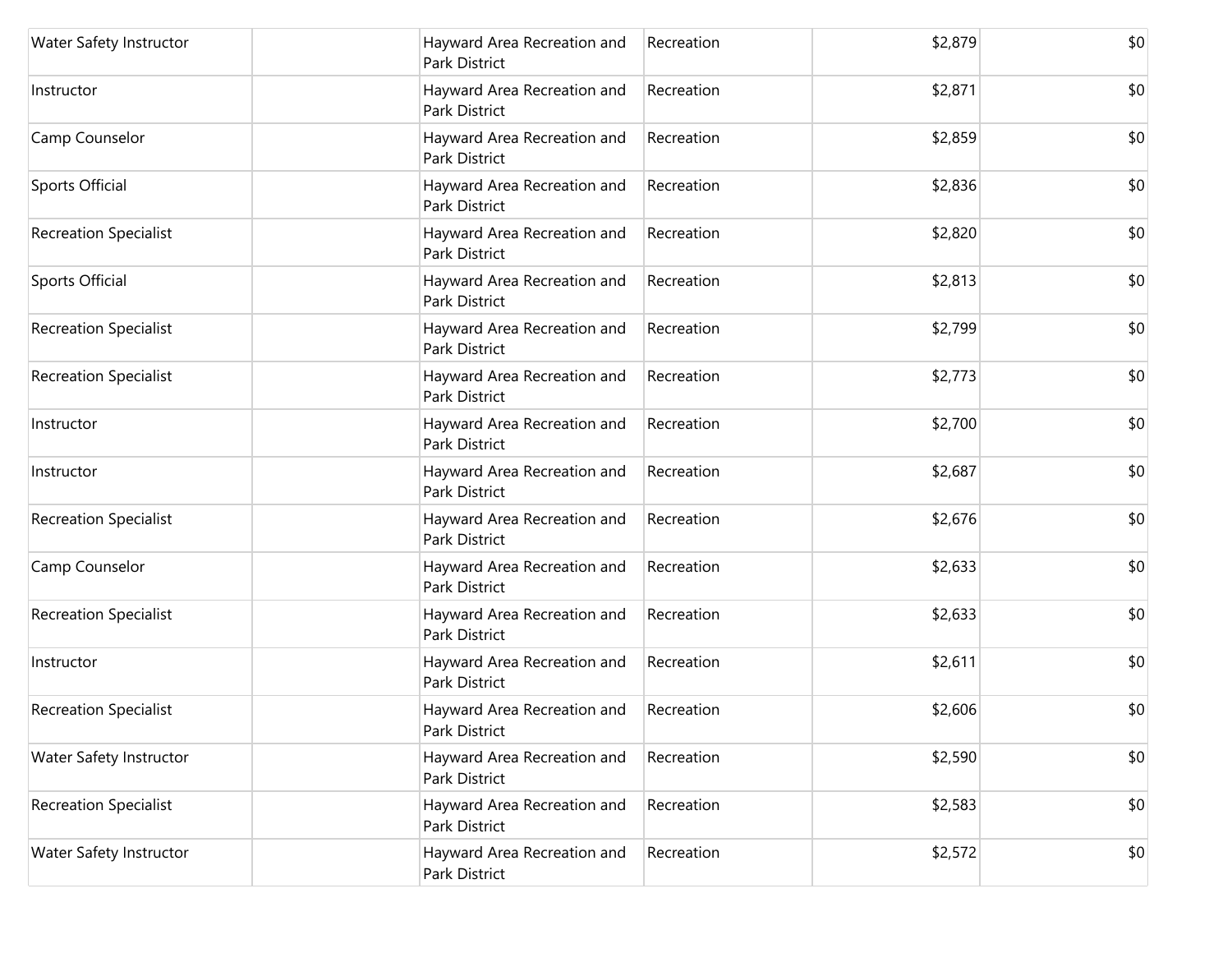| <b>Recreation Specialist</b> | Hayward Area Recreation and<br>Park District        | Recreation | \$2,554 | \$0 |
|------------------------------|-----------------------------------------------------|------------|---------|-----|
| Water Safety Instructor      | Hayward Area Recreation and<br><b>Park District</b> | Recreation | \$2,551 | \$0 |
| <b>Recreation Specialist</b> | Hayward Area Recreation and<br>Park District        | Recreation | \$2,524 | \$0 |
| Water Safety Instructor      | Hayward Area Recreation and<br>Park District        | Recreation | \$2,512 | \$0 |
| Water Safety Instructor      | Hayward Area Recreation and<br>Park District        | Recreation | \$2,488 | \$0 |
| <b>Recreation Specialist</b> | Hayward Area Recreation and<br>Park District        | Recreation | \$2,466 | \$0 |
| Instructor                   | Hayward Area Recreation and<br><b>Park District</b> | Recreation | \$2,444 | \$0 |
| Instructor                   | Hayward Area Recreation and<br>Park District        | Recreation | \$2,431 | \$0 |
| Water Safety Instructor      | Hayward Area Recreation and<br><b>Park District</b> | Recreation | \$2,386 | \$0 |
| Water Safety Instructor      | Hayward Area Recreation and<br>Park District        | Recreation | \$2,380 | \$0 |
| Water Safety Instructor      | Hayward Area Recreation and<br><b>Park District</b> | Recreation | \$2,380 | \$0 |
| <b>Recreation Specialist</b> | Hayward Area Recreation and<br>Park District        | Recreation | \$2,374 | \$0 |
| <b>Recreation Specialist</b> | Hayward Area Recreation and<br>Park District        | Recreation | \$2,369 | \$0 |
| Water Safety Instructor      | Hayward Area Recreation and<br><b>Park District</b> | Recreation | \$2,359 | \$0 |
| Sports Official              | Hayward Area Recreation and<br>Park District        | Recreation | \$2,338 | \$0 |
| Sports Official              | Hayward Area Recreation and<br>Park District        | Recreation | \$2,312 | \$0 |
| <b>Recreation Specialist</b> | Hayward Area Recreation and<br>Park District        | Recreation | \$2,309 | \$0 |
| Instructor                   | Hayward Area Recreation and<br>Park District        | Recreation | \$2,302 | \$0 |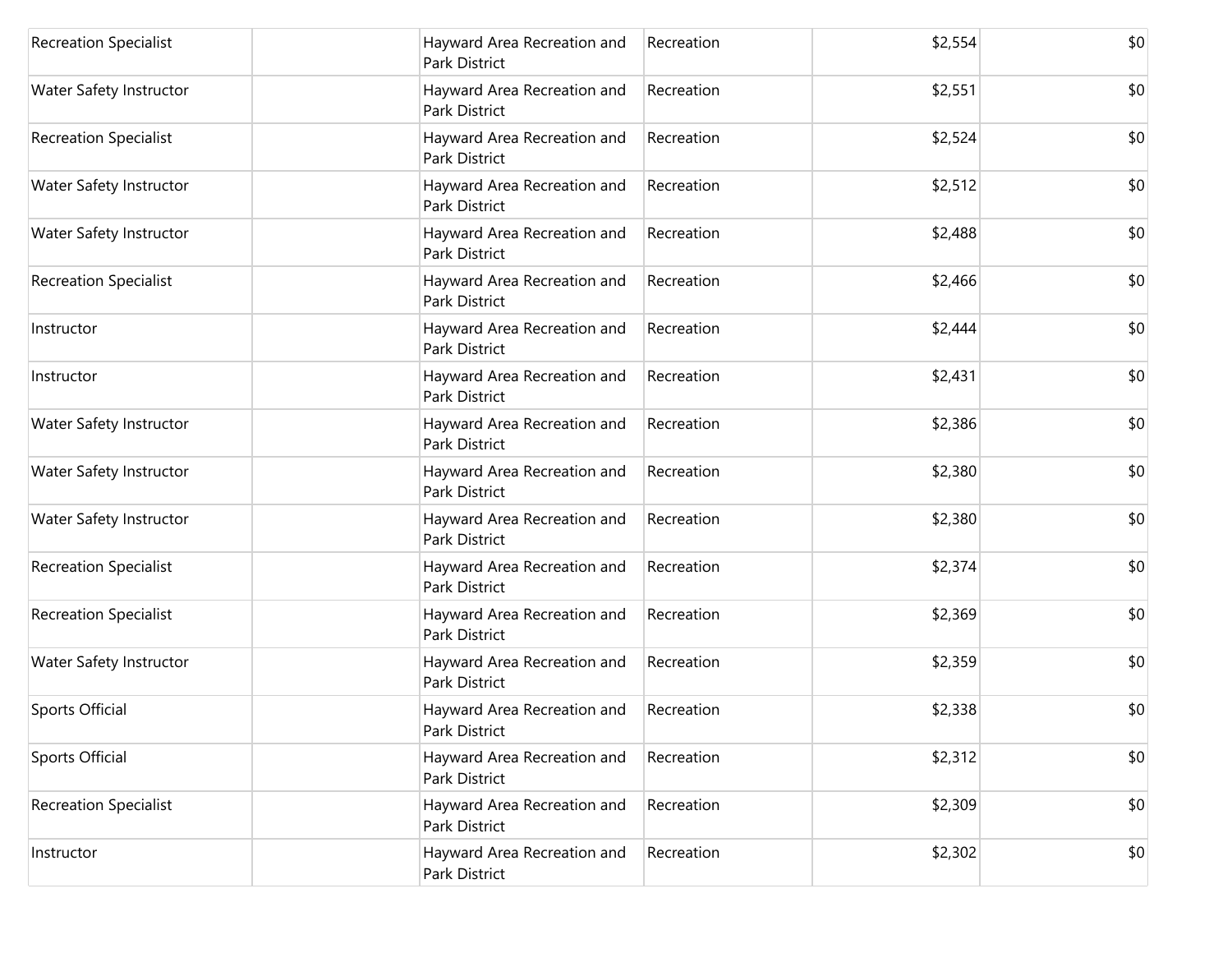| <b>Recreation Specialist</b> | Hayward Area Recreation and<br>Park District        | Recreation | \$2,300 | \$0 |
|------------------------------|-----------------------------------------------------|------------|---------|-----|
| Instructor                   | Hayward Area Recreation and<br><b>Park District</b> | Recreation | \$2,280 | \$0 |
| Instructor                   | Hayward Area Recreation and<br>Park District        | Recreation | \$2,280 | \$0 |
| <b>Recreation Specialist</b> | Hayward Area Recreation and<br>Park District        | Recreation | \$2,277 | \$0 |
| Water Safety Instructor      | Hayward Area Recreation and<br><b>Park District</b> | Recreation | \$2,272 | \$0 |
| Instructor                   | Hayward Area Recreation and<br>Park District        | Recreation | \$2,250 | \$0 |
| Pre-K Assistant              | Hayward Area Recreation and<br><b>Park District</b> | Recreation | \$2,245 | \$0 |
| Instructor                   | Hayward Area Recreation and<br>Park District        | Recreation | \$2,240 | \$0 |
| Instructor                   | Hayward Area Recreation and<br><b>Park District</b> | Recreation | \$2,240 | \$0 |
| Instructor                   | Hayward Area Recreation and<br>Park District        | Recreation | \$2,225 | \$0 |
| Instructor                   | Hayward Area Recreation and<br><b>Park District</b> | Recreation | \$2,207 | \$0 |
| Instructor                   | Hayward Area Recreation and<br>Park District        | Recreation | \$2,201 | \$0 |
| <b>Recreation Specialist</b> | Hayward Area Recreation and<br>Park District        | Recreation | \$2,201 | \$0 |
| Instructor                   | Hayward Area Recreation and<br><b>Park District</b> | Recreation | \$2,200 | \$0 |
| <b>Recreation Specialist</b> | Hayward Area Recreation and<br>Park District        | Recreation | \$2,194 | \$0 |
| Instructor                   | Hayward Area Recreation and<br>Park District        | Recreation | \$2,187 | \$0 |
| Water Safety Instructor      | Hayward Area Recreation and<br>Park District        | Recreation | \$2,176 | \$0 |
| <b>Recreation Specialist</b> | Hayward Area Recreation and<br>Park District        | Recreation | \$2,158 | \$0 |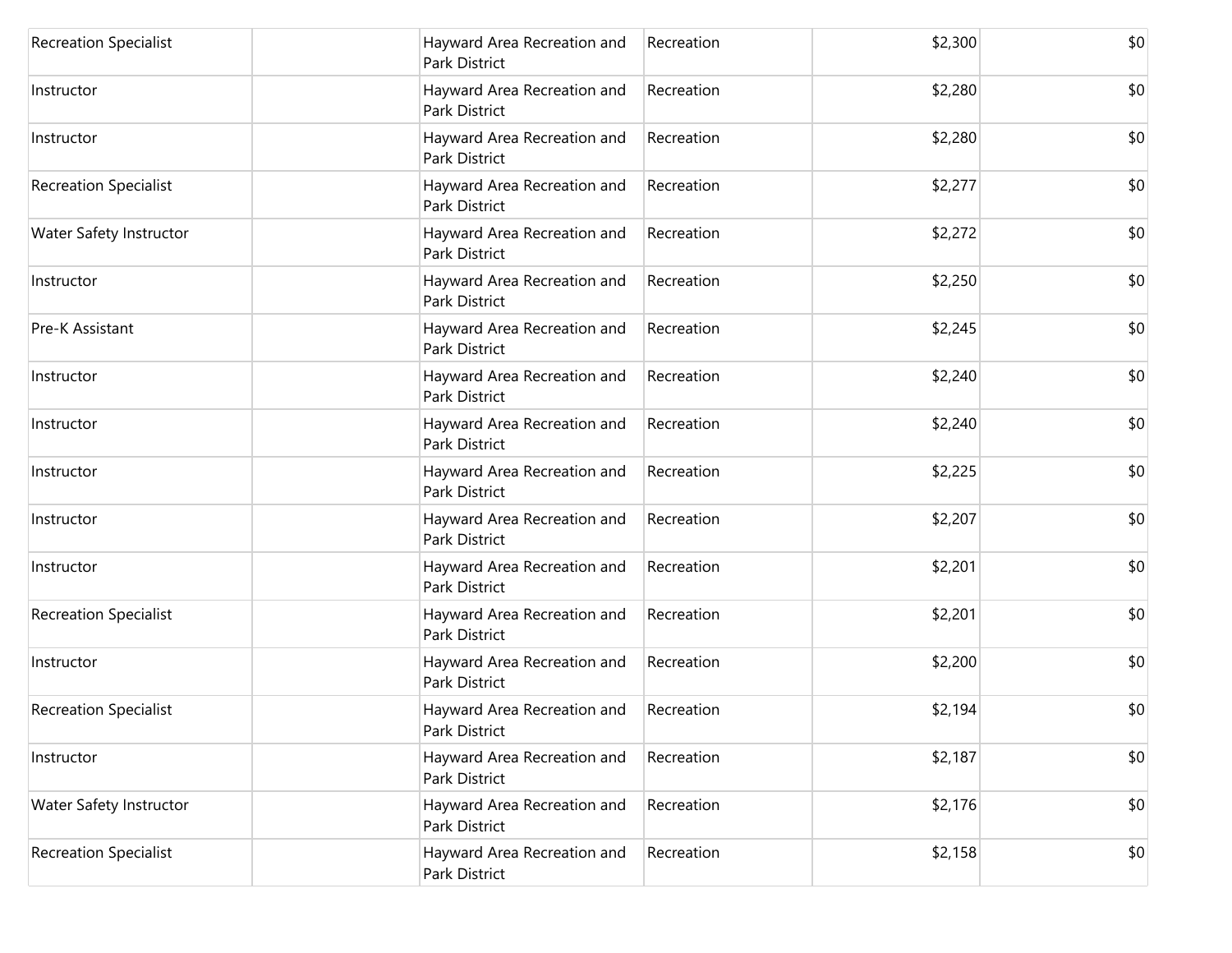| Water Safety Instructor      | Hayward Area Recreation and<br>Park District        | Recreation | \$2,123 | \$0 |
|------------------------------|-----------------------------------------------------|------------|---------|-----|
| Water Safety Instructor      | Hayward Area Recreation and<br><b>Park District</b> | Recreation | \$2,118 | \$0 |
| Instructor                   | Hayward Area Recreation and<br>Park District        | Recreation | \$2,110 | \$0 |
| Water Safety Instructor      | Hayward Area Recreation and<br>Park District        | Recreation | \$2,102 | \$0 |
| Instructor                   | Hayward Area Recreation and<br>Park District        | Recreation | \$2,100 | \$0 |
| <b>Recreation Specialist</b> | Hayward Area Recreation and<br>Park District        | Recreation | \$2,098 | \$0 |
| <b>Recreation Specialist</b> | Hayward Area Recreation and<br><b>Park District</b> | Recreation | \$2,089 | \$0 |
| Sports Official              | Hayward Area Recreation and<br>Park District        | Recreation | \$2,085 | \$0 |
| Water Safety Instructor      | Hayward Area Recreation and<br><b>Park District</b> | Recreation | \$2,080 | \$0 |
| <b>Recreation Specialist</b> | Hayward Area Recreation and<br>Park District        | Recreation | \$2,073 | \$0 |
| Instructor                   | Hayward Area Recreation and<br><b>Park District</b> | Recreation | \$2,043 | \$0 |
| Instructor                   | Hayward Area Recreation and<br>Park District        | Recreation | \$2,042 | \$0 |
| Water Safety Instructor      | Hayward Area Recreation and<br>Park District        | Recreation | \$2,042 | \$0 |
| <b>Recreation Specialist</b> | Hayward Area Recreation and<br><b>Park District</b> | Recreation | \$2,021 | \$0 |
| Water Safety Instructor      | Hayward Area Recreation and<br>Park District        | Recreation | \$2,019 | \$0 |
| <b>Recreation Specialist</b> | Hayward Area Recreation and<br>Park District        | Recreation | \$2,012 | \$0 |
| Water Safety Instructor      | Hayward Area Recreation and<br><b>Park District</b> | Recreation | \$2,011 | \$0 |
| Water Safety Instructor      | Hayward Area Recreation and<br>Park District        | Recreation | \$2,010 | \$0 |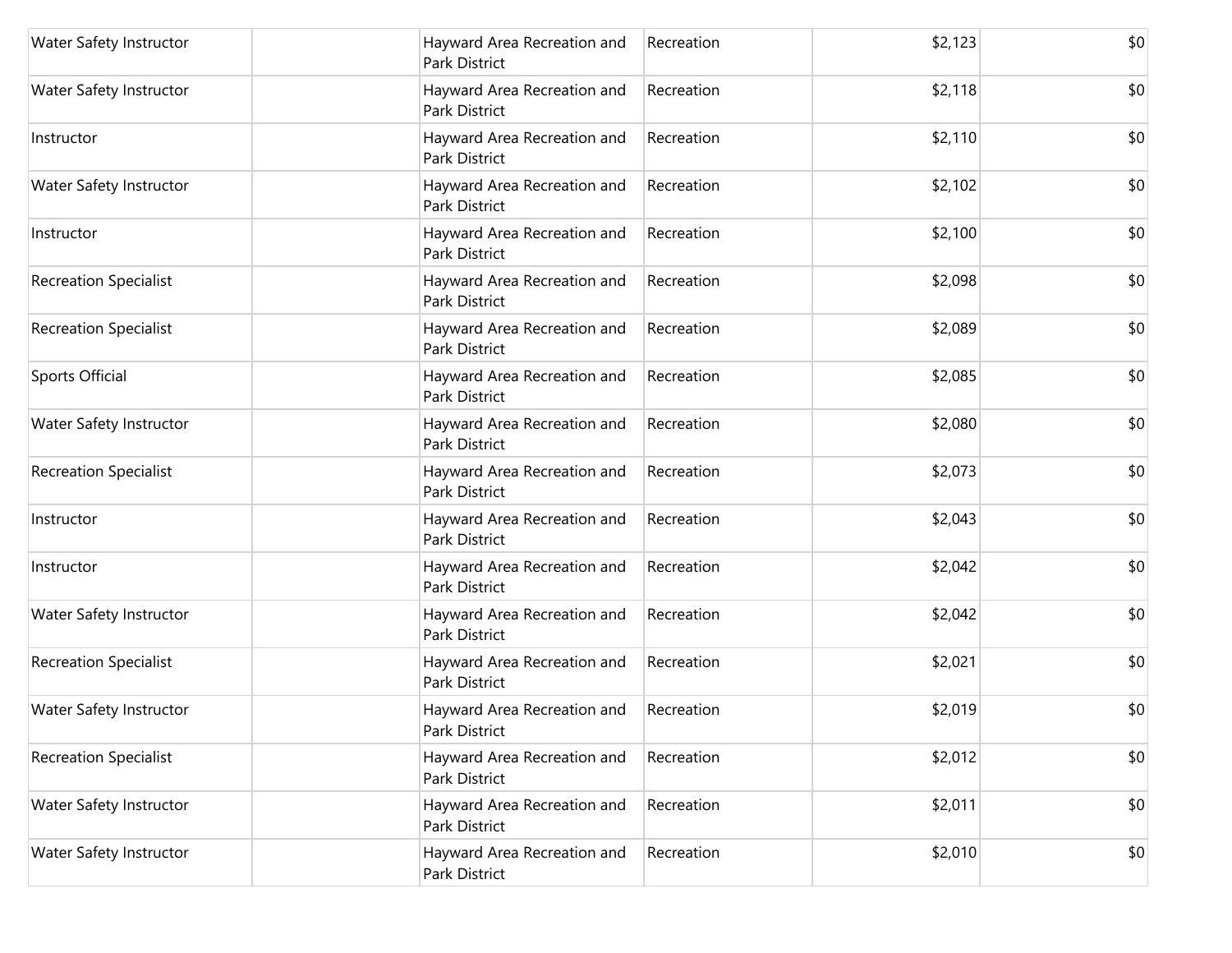| <b>Recreation Specialist</b> | Hayward Area Recreation and<br>Park District        | Recreation | \$2,007 | \$0 |
|------------------------------|-----------------------------------------------------|------------|---------|-----|
| Instructor                   | Hayward Area Recreation and<br><b>Park District</b> | Recreation | \$2,000 | \$0 |
| Instructor                   | Hayward Area Recreation and<br>Park District        | Recreation | \$2,000 | \$0 |
| Instructor                   | Hayward Area Recreation and<br>Park District        | Recreation | \$2,000 | \$0 |
| Instructor                   | Hayward Area Recreation and<br><b>Park District</b> | Recreation | \$2,000 | \$0 |
| Instructor                   | Hayward Area Recreation and<br>Park District        | Recreation | \$1,996 | \$0 |
| Instructor                   | Hayward Area Recreation and<br><b>Park District</b> | Recreation | \$1,940 | \$0 |
| Water Safety Instructor      | Hayward Area Recreation and<br>Park District        | Recreation | \$1,929 | \$0 |
| Instructor                   | Hayward Area Recreation and<br><b>Park District</b> | Recreation | \$1,914 | \$0 |
| Instructor                   | Hayward Area Recreation and<br>Park District        | Recreation | \$1,900 | \$0 |
| <b>Recreation Specialist</b> | Hayward Area Recreation and<br>Park District        | Recreation | \$1,898 | \$0 |
| <b>Recreation Specialist</b> | Hayward Area Recreation and<br>Park District        | Recreation | \$1,885 | \$0 |
| <b>Recreation Specialist</b> | Hayward Area Recreation and<br><b>Park District</b> | Recreation | \$1,876 | \$0 |
| Hourly Custodian             | Hayward Area Recreation and<br>Park District        | Recreation | \$1,869 | \$0 |
| Water Safety Instructor      | Hayward Area Recreation and<br>Park District        | Recreation | \$1,864 | \$0 |
| Water Safety Instructor      | Hayward Area Recreation and<br>Park District        | Recreation | \$1,863 | \$0 |
| Water Safety Instructor      | Hayward Area Recreation and<br>Park District        | Recreation | \$1,841 | \$0 |
| Instructor                   | Hayward Area Recreation and<br>Park District        | Recreation | \$1,839 | \$0 |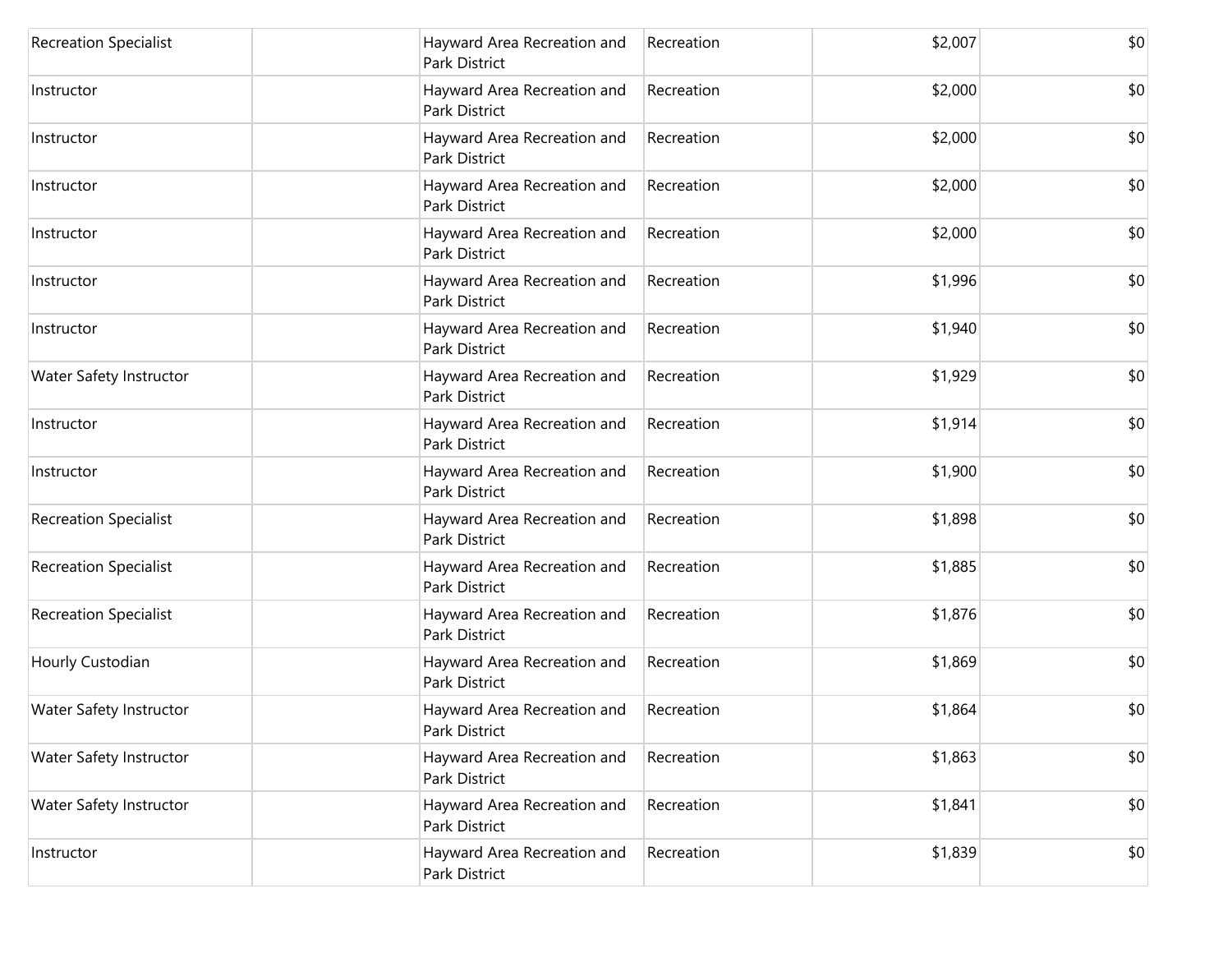| Water Safety Instructor      | Hayward Area Recreation and<br>Park District        | Recreation | \$1,836 | \$0 |
|------------------------------|-----------------------------------------------------|------------|---------|-----|
| Water Safety Instructor      | Hayward Area Recreation and<br>Park District        | Recreation | \$1,831 | \$0 |
| Sports Official              | Hayward Area Recreation and<br>Park District        | Recreation | \$1,827 | \$0 |
| Water Safety Instructor      | Hayward Area Recreation and<br>Park District        | Recreation | \$1,816 | \$0 |
| Instructor                   | Hayward Area Recreation and<br>Park District        | Recreation | \$1,815 | \$0 |
| Sports Official              | Hayward Area Recreation and<br>Park District        | Recreation | \$1,808 | \$0 |
| Instructor                   | Hayward Area Recreation and<br>Park District        | Recreation | \$1,798 | \$0 |
| <b>Recreation Specialist</b> | Hayward Area Recreation and<br>Park District        | Recreation | \$1,786 | \$0 |
| Instructor                   | Hayward Area Recreation and<br><b>Park District</b> | Recreation | \$1,785 | \$0 |
| Water Safety Instructor      | Hayward Area Recreation and<br>Park District        | Recreation | \$1,770 | \$0 |
| Sports Official              | Hayward Area Recreation and<br>Park District        | Recreation | \$1,768 | \$0 |
| Water Safety Instructor      | Hayward Area Recreation and<br>Park District        | Recreation | \$1,755 | \$0 |
| Water Safety Instructor      | Hayward Area Recreation and<br>Park District        | Recreation | \$1,753 | \$0 |
| <b>Recreation Specialist</b> | Hayward Area Recreation and<br>Park District        | Recreation | \$1,747 | \$0 |
| <b>Recreation Specialist</b> | Hayward Area Recreation and<br>Park District        | Recreation | \$1,734 | \$0 |
| Instructor                   | Hayward Area Recreation and<br>Park District        | Recreation | \$1,701 | \$0 |
| Sports Official              | Hayward Area Recreation and<br>Park District        | Recreation | \$1,684 | \$0 |
| Water Safety Instructor      | Hayward Area Recreation and<br>Park District        | Recreation | \$1,678 | \$0 |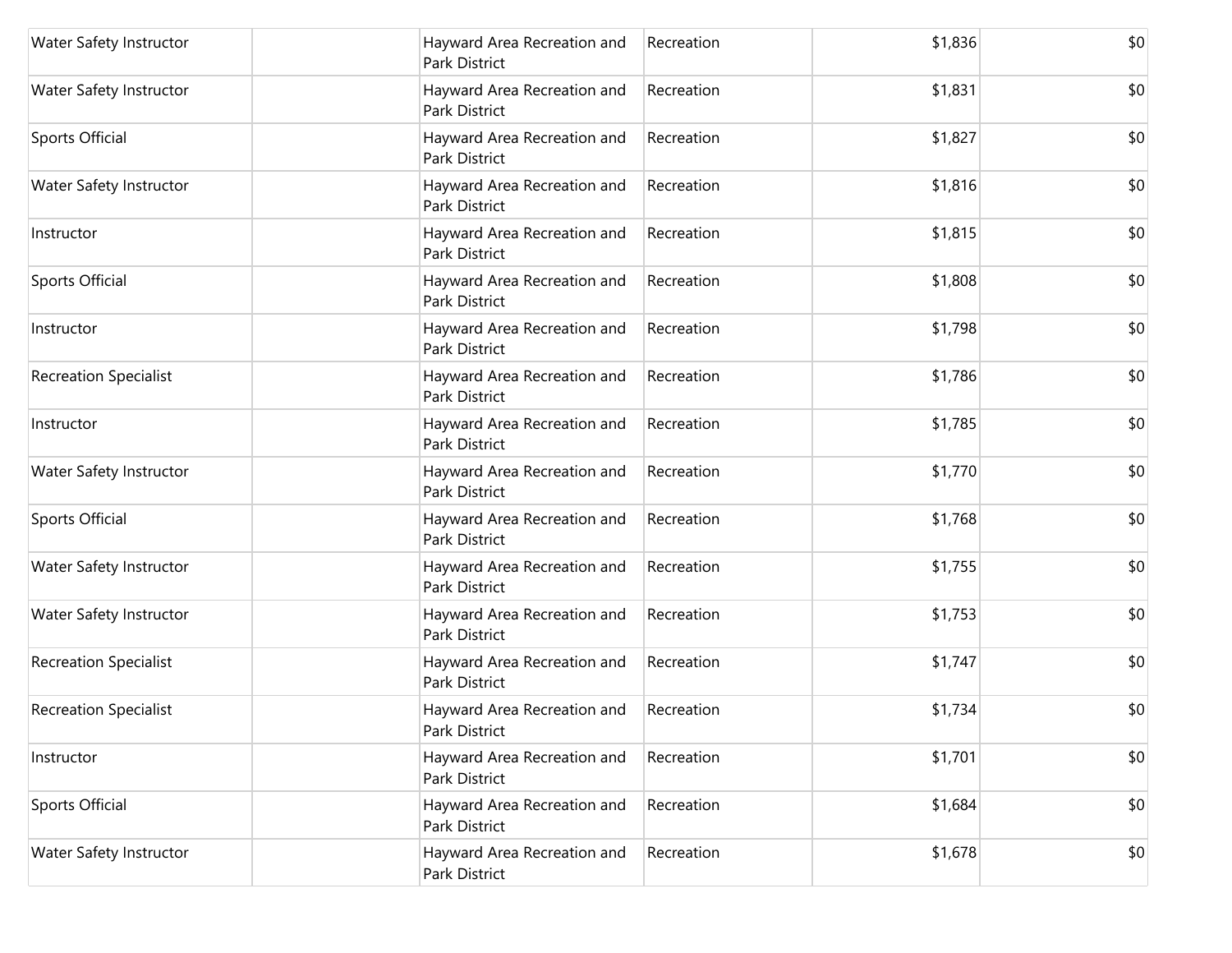| Water Safety Instructor      | Hayward Area Recreation and<br>Park District        | Recreation | \$1,668 | \$0 |
|------------------------------|-----------------------------------------------------|------------|---------|-----|
| Instructor                   | Hayward Area Recreation and<br>Park District        | Recreation | \$1,650 | \$0 |
| Water Safety Instructor      | Hayward Area Recreation and<br>Park District        | Recreation | \$1,635 | \$0 |
| Instructor                   | Hayward Area Recreation and<br>Park District        | Recreation | \$1,611 | \$0 |
| Instructor                   | Hayward Area Recreation and<br>Park District        | Recreation | \$1,598 | \$0 |
| Instructor                   | Hayward Area Recreation and<br>Park District        | Recreation | \$1,596 | \$0 |
| <b>Recreation Specialist</b> | Hayward Area Recreation and<br>Park District        | Recreation | \$1,586 | \$0 |
| <b>Recreation Specialist</b> | Hayward Area Recreation and<br>Park District        | Recreation | \$1,580 | \$0 |
| Instructor                   | Hayward Area Recreation and<br><b>Park District</b> | Recreation | \$1,575 | \$0 |
| Instructor                   | Hayward Area Recreation and<br>Park District        | Recreation | \$1,575 | \$0 |
| Instructor                   | Hayward Area Recreation and<br><b>Park District</b> | Recreation | \$1,575 | \$0 |
| Instructor                   | Hayward Area Recreation and<br>Park District        | Recreation | \$1,575 | \$0 |
| Instructor                   | Hayward Area Recreation and<br>Park District        | Recreation | \$1,575 | \$0 |
| Instructor                   | Hayward Area Recreation and<br><b>Park District</b> | Recreation | \$1,575 | \$0 |
| Instructor                   | Hayward Area Recreation and<br>Park District        | Recreation | \$1,575 | \$0 |
| Instructor                   | Hayward Area Recreation and<br>Park District        | Recreation | \$1,575 | \$0 |
| Instructor                   | Hayward Area Recreation and<br>Park District        | Recreation | \$1,575 | \$0 |
| Instructor                   | Hayward Area Recreation and<br>Park District        | Recreation | \$1,575 | \$0 |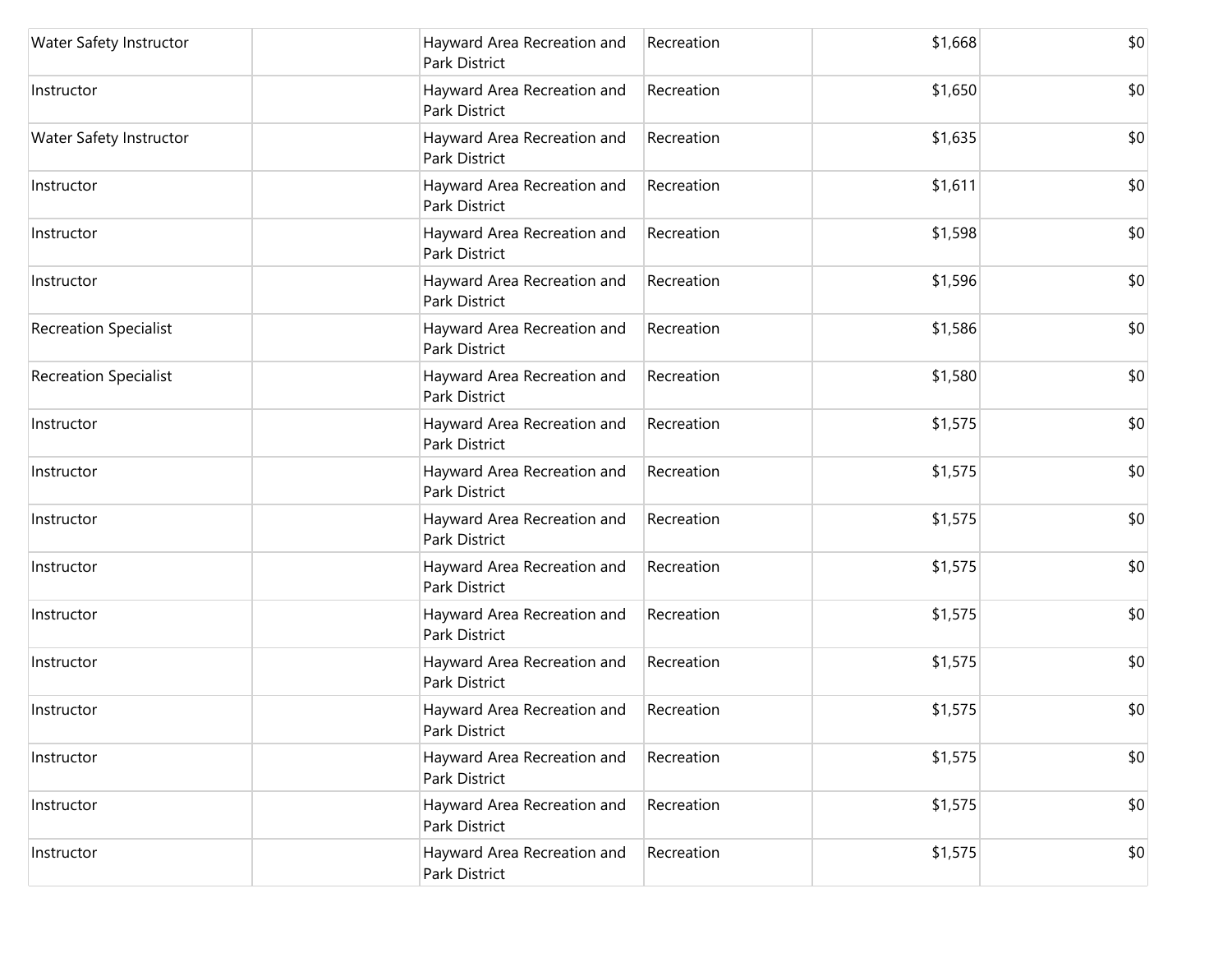| Instructor                   | Hayward Area Recreation and<br><b>Park District</b> | Recreation | \$1,575 | \$0 |
|------------------------------|-----------------------------------------------------|------------|---------|-----|
| Instructor                   | Hayward Area Recreation and<br>Park District        | Recreation | \$1,575 | \$0 |
| Water Safety Instructor      | Hayward Area Recreation and<br>Park District        | Recreation | \$1,572 | \$0 |
| <b>Recreation Specialist</b> | Hayward Area Recreation and<br>Park District        | Recreation | \$1,554 | \$0 |
| <b>Recreation Specialist</b> | Hayward Area Recreation and<br>Park District        | Recreation | \$1,490 | \$0 |
| Instructor                   | Hayward Area Recreation and<br>Park District        | Recreation | \$1,472 | \$0 |
| Water Safety Instructor      | Hayward Area Recreation and<br><b>Park District</b> | Recreation | \$1,470 | \$0 |
| Sports Official              | Hayward Area Recreation and<br>Park District        | Recreation | \$1,438 | \$0 |
| Water Safety Instructor      | Hayward Area Recreation and<br><b>Park District</b> | Recreation | \$1,425 | \$0 |
| Sports Official              | Hayward Area Recreation and<br>Park District        | Recreation | \$1,421 | \$0 |
| Instructor                   | Hayward Area Recreation and<br>Park District        | Recreation | \$1,418 | \$0 |
| <b>Recreation Specialist</b> | Hayward Area Recreation and<br>Park District        | Recreation | \$1,417 | \$0 |
| Sports Official              | Hayward Area Recreation and<br>Park District        | Recreation | \$1,391 | \$0 |
| Instructor                   | Hayward Area Recreation and<br><b>Park District</b> | Recreation | \$1,365 | \$0 |
| Instructor                   | Hayward Area Recreation and<br>Park District        | Recreation | \$1,365 | \$0 |
| Water Safety Instructor      | Hayward Area Recreation and<br>Park District        | Recreation | \$1,363 | \$0 |
| Instructor                   | Hayward Area Recreation and<br>Park District        | Recreation | \$1,359 | \$0 |
| Water Safety Instructor      | Hayward Area Recreation and<br>Park District        | Recreation | \$1,359 | \$0 |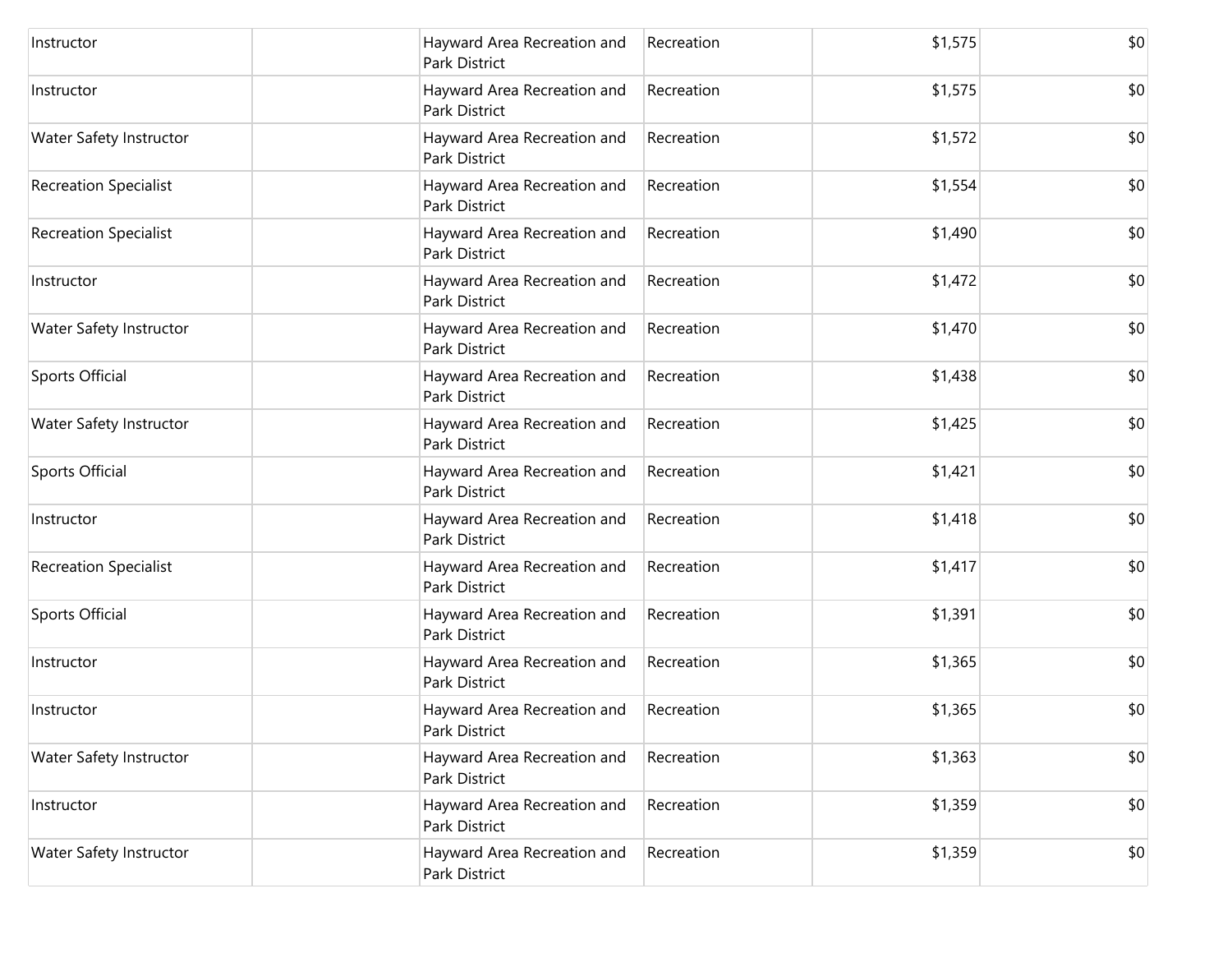| Water Safety Instructor      | Hayward Area Recreation and<br>Park District        | Recreation | \$1,351 | \$0 |
|------------------------------|-----------------------------------------------------|------------|---------|-----|
| Water Safety Instructor      | Hayward Area Recreation and<br><b>Park District</b> | Recreation | \$1,344 | \$0 |
| Instructor                   | Hayward Area Recreation and<br>Park District        | Recreation | \$1,331 | \$0 |
| Water Safety Instructor      | Hayward Area Recreation and<br>Park District        | Recreation | \$1,324 | \$0 |
| Instructor                   | Hayward Area Recreation and<br>Park District        | Recreation | \$1,317 | \$0 |
| Instructor                   | Hayward Area Recreation and<br>Park District        | Recreation | \$1,310 | \$0 |
| Instructor                   | Hayward Area Recreation and<br><b>Park District</b> | Recreation | \$1,297 | \$0 |
| Water Safety Instructor      | Hayward Area Recreation and<br>Park District        | Recreation | \$1,294 | \$0 |
| <b>Recreation Specialist</b> | Hayward Area Recreation and<br><b>Park District</b> | Recreation | \$1,293 | \$0 |
| Pre-K Assistant              | Hayward Area Recreation and<br>Park District        | Recreation | \$1,280 | \$0 |
| Instructor                   | Hayward Area Recreation and<br><b>Park District</b> | Recreation | \$1,242 | \$0 |
| <b>Recreation Specialist</b> | Hayward Area Recreation and<br>Park District        | Recreation | \$1,241 | \$0 |
| Instructor                   | Hayward Area Recreation and<br>Park District        | Recreation | \$1,240 | \$0 |
| Instructor                   | Hayward Area Recreation and<br><b>Park District</b> | Recreation | \$1,200 | \$0 |
| <b>Recreation Specialist</b> | Hayward Area Recreation and<br>Park District        | Recreation | \$1,194 | \$0 |
| Instructor                   | Hayward Area Recreation and<br>Park District        | Recreation | \$1,190 | \$0 |
| Instructor                   | Hayward Area Recreation and<br>Park District        | Recreation | \$1,161 | \$0 |
| <b>Recreation Specialist</b> | Hayward Area Recreation and<br>Park District        | Recreation | \$1,141 | \$0 |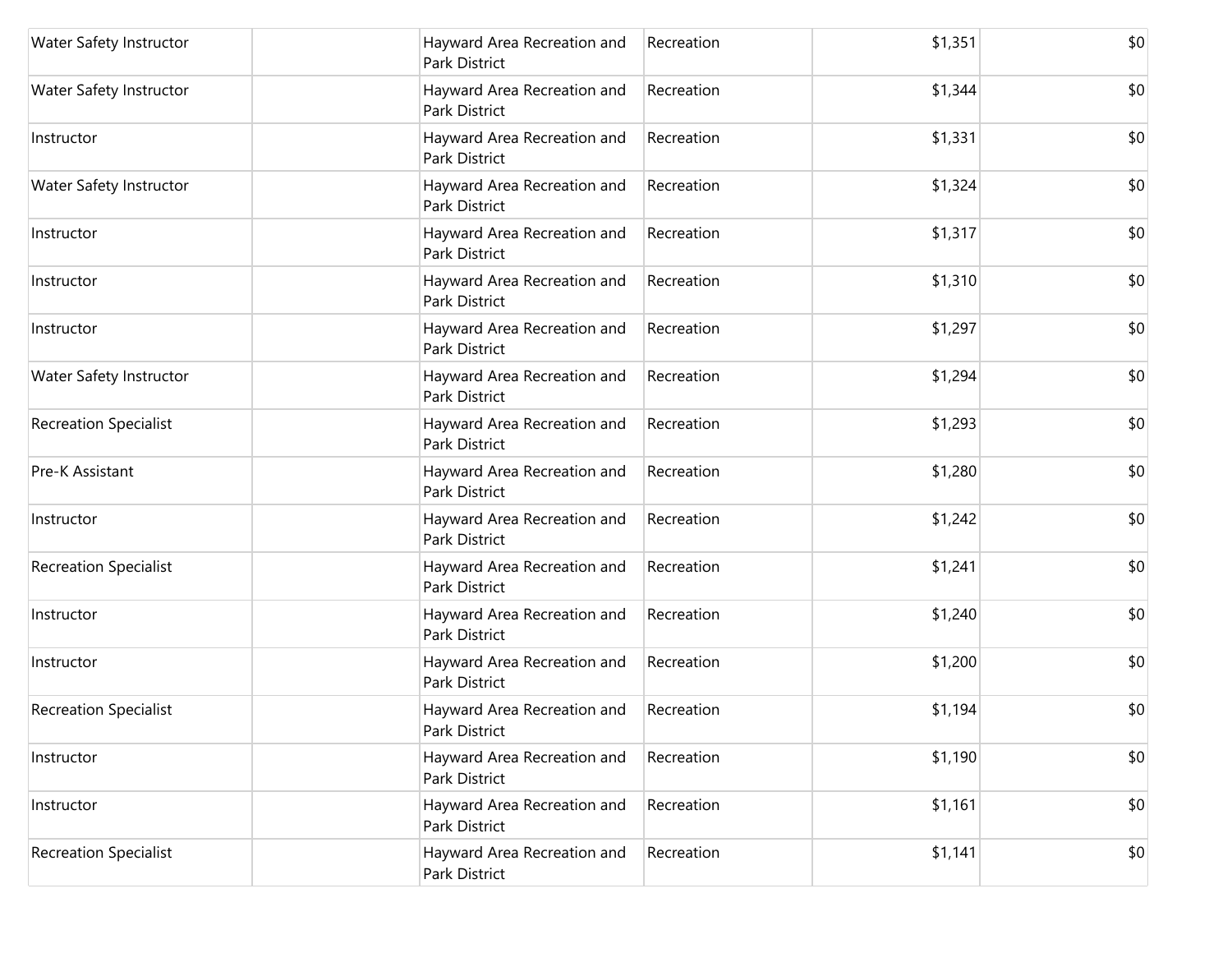| Instructor                   | Hayward Area Recreation and<br><b>Park District</b> | Recreation | \$1,122 | \$0 |
|------------------------------|-----------------------------------------------------|------------|---------|-----|
| Water Safety Instructor      | Hayward Area Recreation and<br><b>Park District</b> | Recreation | \$1,114 | \$0 |
| Instructor                   | Hayward Area Recreation and<br>Park District        | Recreation | \$1,100 | \$0 |
| Water Safety Instructor      | Hayward Area Recreation and<br>Park District        | Recreation | \$1,091 | \$0 |
| Instructor                   | Hayward Area Recreation and<br><b>Park District</b> | Recreation | \$1,080 | \$0 |
| Instructor                   | Hayward Area Recreation and<br>Park District        | Recreation | \$1,080 | \$0 |
| Sports Official              | Hayward Area Recreation and<br><b>Park District</b> | Recreation | \$1,034 | \$0 |
| Instructor                   | Hayward Area Recreation and<br>Park District        | Recreation | \$1,000 | \$0 |
| Instructor                   | Hayward Area Recreation and<br><b>Park District</b> | Recreation | \$1,000 | \$0 |
| Instructor                   | Hayward Area Recreation and<br><b>Park District</b> | Recreation | \$1,000 | \$0 |
| Sports Official              | Hayward Area Recreation and<br>Park District        | Recreation | \$986   | \$0 |
| <b>Recreation Specialist</b> | Hayward Area Recreation and<br><b>Park District</b> | Recreation | \$985   | \$0 |
| Water Safety Instructor      | Hayward Area Recreation and<br>Park District        | Recreation | \$968   | \$0 |
| <b>Recreation Specialist</b> | Hayward Area Recreation and<br><b>Park District</b> | Recreation | \$958   | \$0 |
| Water Safety Instructor      | Hayward Area Recreation and<br>Park District        | Recreation | \$955   | \$0 |
| <b>Recreation Specialist</b> | Hayward Area Recreation and<br>Park District        | Recreation | \$935   | \$0 |
| <b>Recreation Specialist</b> | Hayward Area Recreation and<br>Park District        | Recreation | \$928   | \$0 |
| Sports Official              | Hayward Area Recreation and<br>Park District        | Recreation | \$919   | \$0 |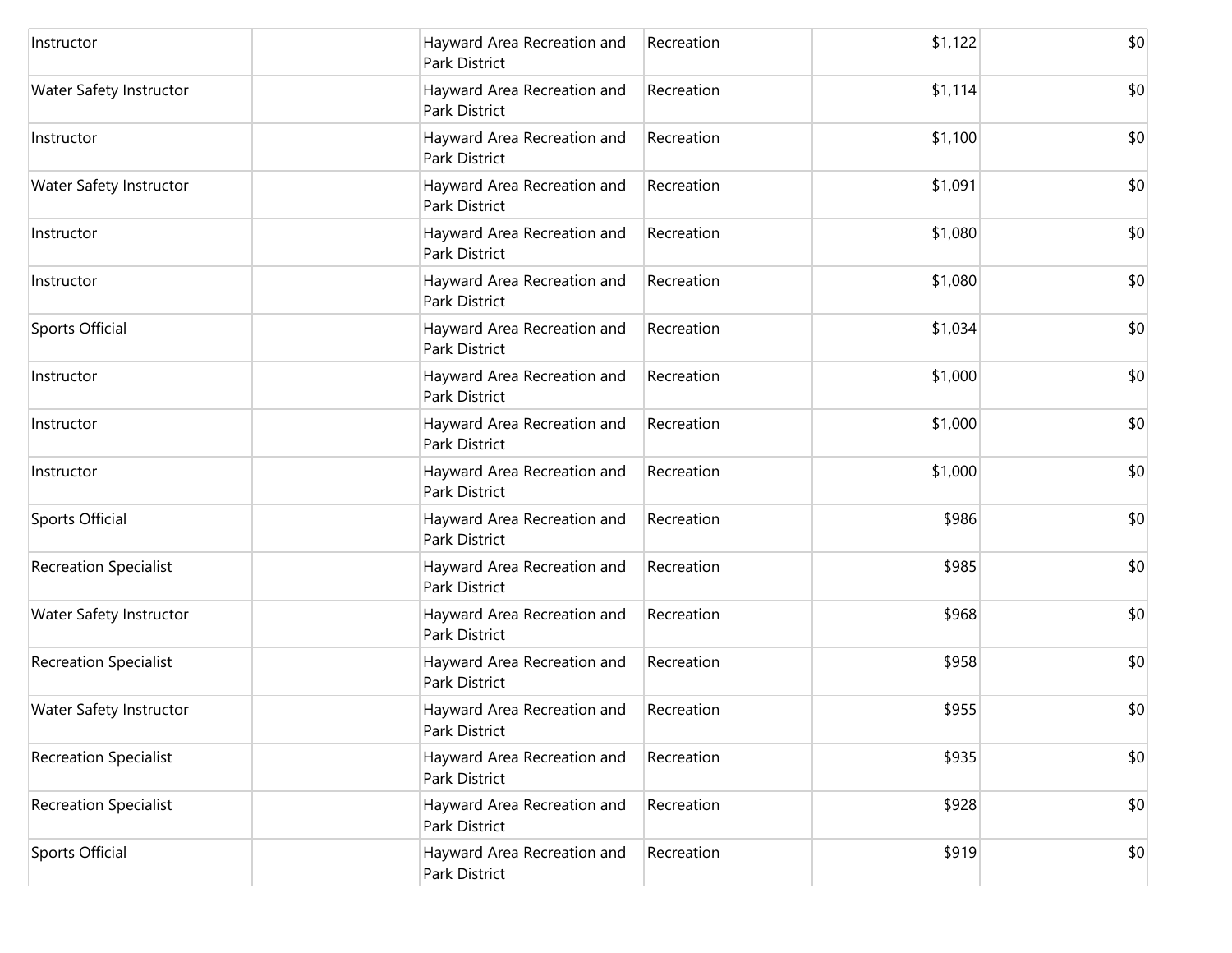| Instructor                   | Hayward Area Recreation and<br><b>Park District</b> | Recreation | \$900 | \$0 |
|------------------------------|-----------------------------------------------------|------------|-------|-----|
| <b>Recreation Specialist</b> | Hayward Area Recreation and<br>Park District        | Recreation | \$859 | \$0 |
| Instructor                   | Hayward Area Recreation and<br>Park District        | Recreation | \$858 | \$0 |
| <b>Recreation Specialist</b> | Hayward Area Recreation and<br>Park District        | Recreation | \$841 | \$0 |
| Water Safety Instructor      | Hayward Area Recreation and<br><b>Park District</b> | Recreation | \$832 | \$0 |
| <b>Recreation Specialist</b> | Hayward Area Recreation and<br><b>Park District</b> | Recreation | \$820 | \$0 |
| Instructor                   | Hayward Area Recreation and<br><b>Park District</b> | Recreation | \$816 | \$0 |
| Instructor                   | Hayward Area Recreation and<br>Park District        | Recreation | \$808 | \$0 |
| Water Safety Instructor      | Hayward Area Recreation and<br><b>Park District</b> | Recreation | \$798 | \$0 |
| Sports Official              | Hayward Area Recreation and<br>Park District        | Recreation | \$778 | \$0 |
| Instructor                   | Hayward Area Recreation and<br>Park District        | Recreation | \$760 | \$0 |
| <b>Recreation Specialist</b> | Hayward Area Recreation and<br>Park District        | Recreation | \$745 | \$0 |
| <b>Recreation Specialist</b> | Hayward Area Recreation and<br>Park District        | Recreation | \$724 | \$0 |
| Water Safety Instructor      | Hayward Area Recreation and<br><b>Park District</b> | Recreation | \$723 | \$0 |
| Instructor                   | Hayward Area Recreation and<br>Park District        | Recreation | \$720 | \$0 |
| <b>Recreation Specialist</b> | Hayward Area Recreation and<br>Park District        | Recreation | \$709 | \$0 |
| Instructor                   | Hayward Area Recreation and<br>Park District        | Recreation | \$700 | \$0 |
| Instructor                   | Hayward Area Recreation and<br>Park District        | Recreation | \$686 | \$0 |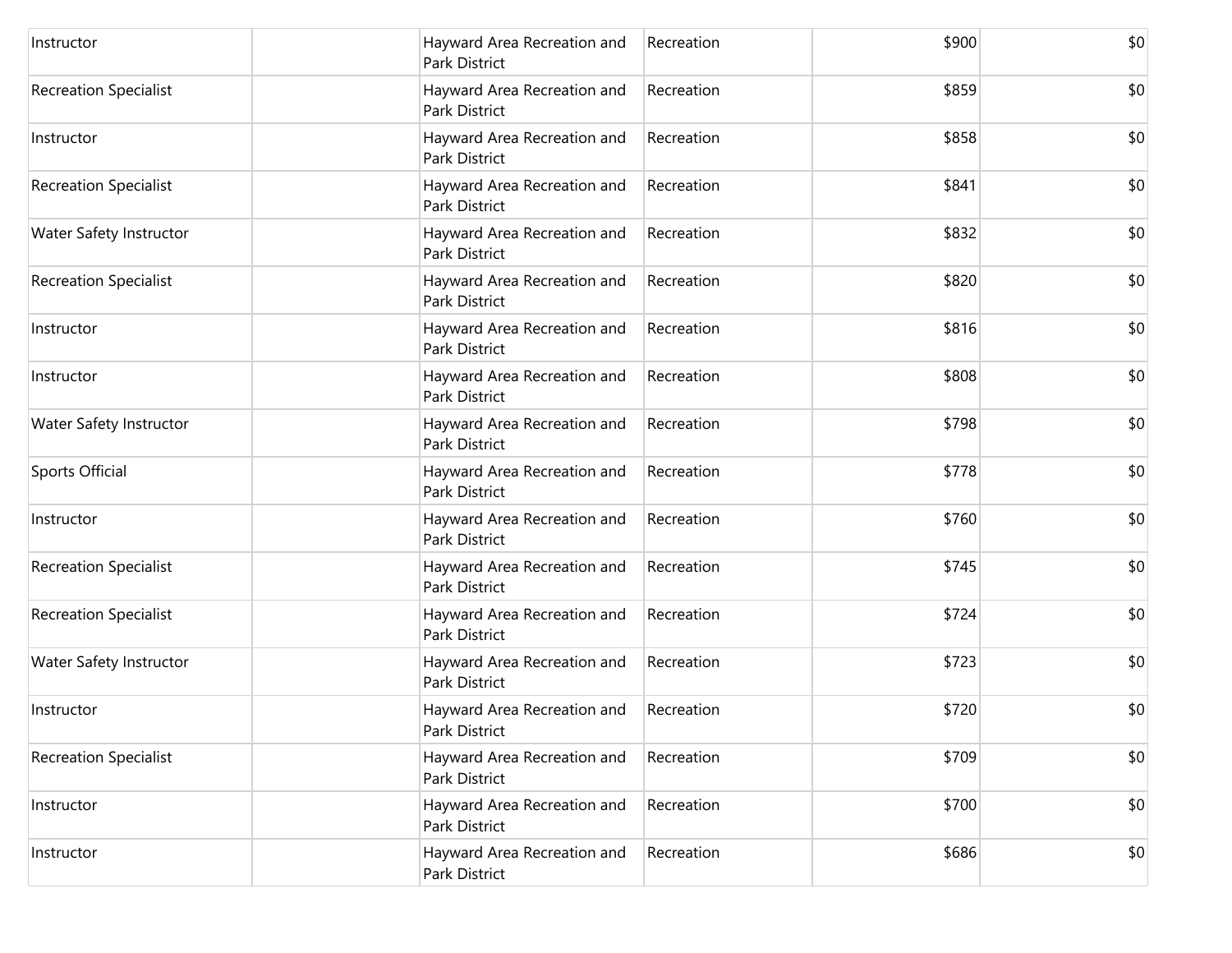| <b>Recreation Specialist</b> | Hayward Area Recreation and<br>Park District        | Recreation | \$661 | \$0 |
|------------------------------|-----------------------------------------------------|------------|-------|-----|
| Instructor                   | Hayward Area Recreation and<br><b>Park District</b> | Recreation | \$648 | \$0 |
| <b>Recreation Specialist</b> | Hayward Area Recreation and<br>Park District        | Recreation | \$645 | \$0 |
| <b>Recreation Specialist</b> | Hayward Area Recreation and<br>Park District        | Recreation | \$643 | \$0 |
| <b>Recreation Specialist</b> | Hayward Area Recreation and<br><b>Park District</b> | Recreation | \$603 | \$0 |
| Instructor                   | Hayward Area Recreation and<br>Park District        | Recreation | \$600 | \$0 |
| Instructor                   | Hayward Area Recreation and<br><b>Park District</b> | Recreation | \$597 | \$0 |
| Instructor                   | Hayward Area Recreation and<br>Park District        | Recreation | \$595 | \$0 |
| Instructor                   | Hayward Area Recreation and<br><b>Park District</b> | Recreation | \$594 | \$0 |
| Sports Official              | Hayward Area Recreation and<br>Park District        | Recreation | \$573 | \$0 |
| <b>Recreation Specialist</b> | Hayward Area Recreation and<br><b>Park District</b> | Recreation | \$569 | \$0 |
| Instructor                   | Hayward Area Recreation and<br>Park District        | Recreation | \$556 | \$0 |
| Instructor                   | Hayward Area Recreation and<br>Park District        | Recreation | \$550 | \$0 |
| Camp Counselor               | Hayward Area Recreation and<br><b>Park District</b> | Recreation | \$530 | \$0 |
| Water Safety Instructor      | Hayward Area Recreation and<br>Park District        | Recreation | \$505 | \$0 |
| Instructor                   | Hayward Area Recreation and<br>Park District        | Recreation | \$497 | \$0 |
| <b>Recreation Specialist</b> | Hayward Area Recreation and<br>Park District        | Recreation | \$478 | \$0 |
| Instructor                   | Hayward Area Recreation and<br>Park District        | Recreation | \$447 | \$0 |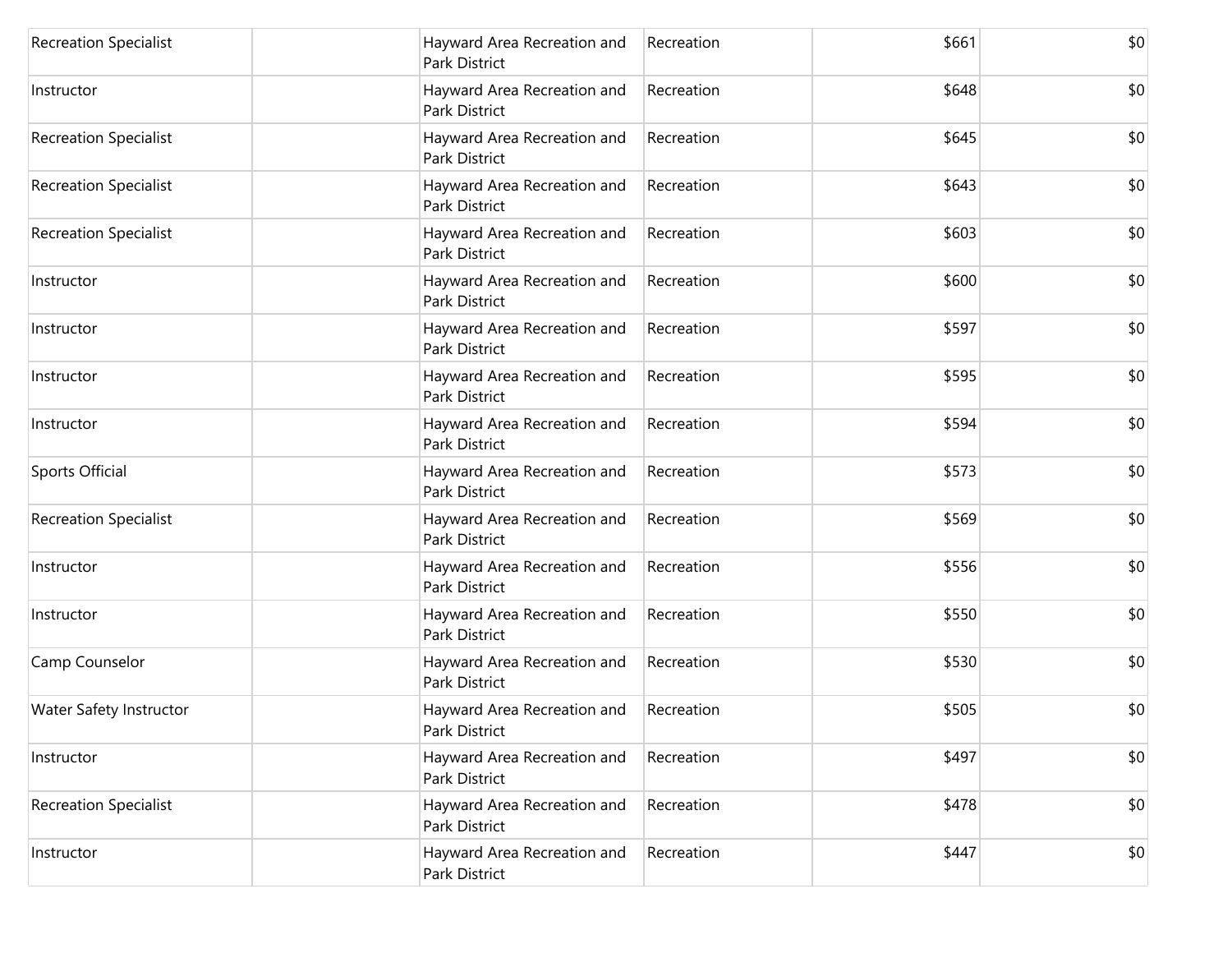| Instructor                   | Hayward Area Recreation and<br>Park District        | Recreation | \$446 | \$0 |
|------------------------------|-----------------------------------------------------|------------|-------|-----|
| <b>Recreation Specialist</b> | Hayward Area Recreation and<br><b>Park District</b> | Recreation | \$442 | \$0 |
| <b>Recreation Specialist</b> | Hayward Area Recreation and<br>Park District        | Recreation | \$439 | \$0 |
| Sports Official              | Hayward Area Recreation and<br>Park District        | Recreation | \$439 | \$0 |
| Water Safety Instructor      | Hayward Area Recreation and<br>Park District        | Recreation | \$427 | \$0 |
| <b>Recreation Specialist</b> | Hayward Area Recreation and<br>Park District        | Recreation | \$416 | \$0 |
| Water Safety Instructor      | Hayward Area Recreation and<br><b>Park District</b> | Recreation | \$414 | \$0 |
| Water Safety Instructor      | Hayward Area Recreation and<br>Park District        | Recreation | \$391 | \$0 |
| Instructor                   | Hayward Area Recreation and<br><b>Park District</b> | Recreation | \$360 | \$0 |
| <b>Recreation Specialist</b> | Hayward Area Recreation and<br>Park District        | Recreation | \$353 | \$0 |
| Instructor                   | Hayward Area Recreation and<br><b>Park District</b> | Recreation | \$315 | \$0 |
| Water Safety Instructor      | Hayward Area Recreation and<br>Park District        | Recreation | \$313 | \$0 |
| <b>Recreation Specialist</b> | Hayward Area Recreation and<br>Park District        | Recreation | \$240 | \$0 |
| <b>Recreation Specialist</b> | Hayward Area Recreation and<br><b>Park District</b> | Recreation | \$224 | \$0 |
| Instructor                   | Hayward Area Recreation and<br>Park District        | Recreation | \$216 | \$0 |
| Instructor                   | Hayward Area Recreation and<br>Park District        | Recreation | \$213 | \$0 |
| Instructor                   | Hayward Area Recreation and<br>Park District        | Recreation | \$207 | \$0 |
| Instructor                   | Hayward Area Recreation and<br>Park District        | Recreation | \$200 | \$0 |